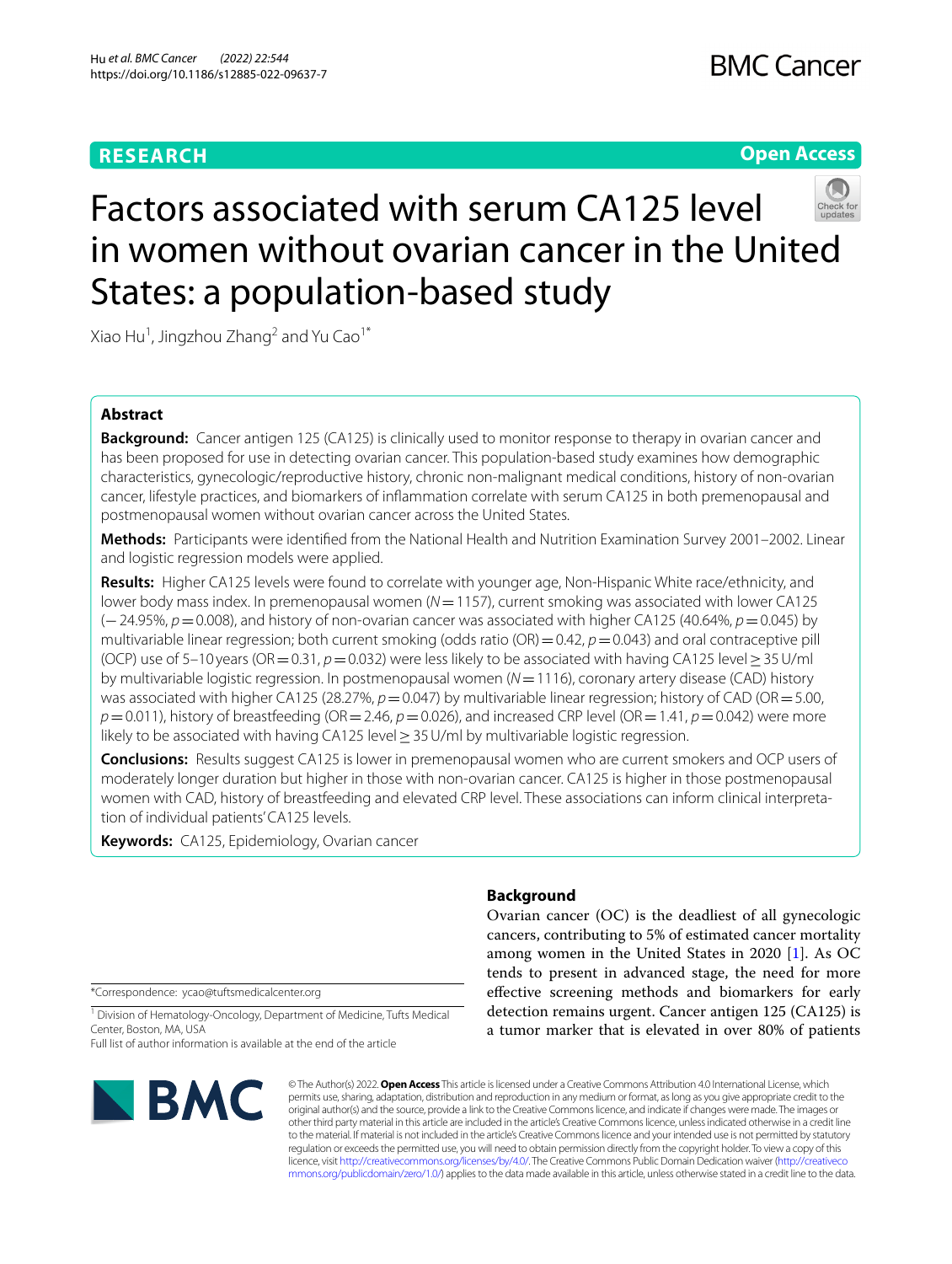with epithelial OC [\[2](#page-12-1)]. CA125 is a high molecular weight glycoprotein, also known as mucin 16, encoded by *MUC16* and recognized by the murine monoclonal antibody OC125 [\[2](#page-12-1), [3](#page-12-2)]. Serial measurements of serum CA125 levels are clinically useful for monitoring response to chemotherapy in OC and may be a prognostic indicator [[4,](#page-12-3) [5](#page-12-4)]. Current guidelines do not support the use of CA125 for population-based screening for OC in asymptomatic women, as randomized controlled trials have not demonstrated mortality reduction [\[6](#page-13-0), [7\]](#page-13-1).

Given that mucin 16 has wide physiologic expression throughout body cavities, in tissues lining the aerodigestive and female reproductive tracts, and in organs including gallbladder and eyes, serum CA125 levels could be afected by myriad benign and malignant processes [[8\]](#page-13-2). Chronic benign medical conditions including endometriosis, fbroids, and those associated with ascites or infammation such as heart failure, liver cirrhosis and ulcerative colitis, have been reported to be associated with higher CA125 levels, while osteoporosis, osteoarthritis, and hyperlipidemia have been reported to be associated with lower CA125 levels [[8](#page-13-2)–[10](#page-13-3)]. In addition to OC, elevated CA125 levels have been reported in breast, uterine, non-small cell lung, pancreatic, stomach and liver cancers [\[8](#page-13-2), [11](#page-13-4)[–16](#page-13-5)]. Furthermore, demographic characteristics such as age and race, menopausal status, gravidity/parity, history of gynecologic surgery, menstrual phase at time of blood test, oral contraceptive pill (OCP) use, receipt of hormone replacement therapy (HRT), and lifestyle factors such as smoking history and cafeine consumption may all infuence CA125 levels [[9](#page-13-6), [10,](#page-13-3) [17\]](#page-13-7).

With the limited sensitivity and specificity of CA125, eforts are ongoing to develop better screening biomarkers for OC as well as to elucidate how CA125 levels may be optimally utilized and interpreted in individual patients. Previous studies examining various factors correlating with CA125 levels were largely conducted in postmenopausal women extracted from control groups in existing clinical trials, and geographically limited to Europe and certain regions of the United States, particularly the Northeast (Table [1](#page-2-0)) [\[9](#page-13-6), [10](#page-13-3), [17\]](#page-13-7). We therefore conducted a population-based study to examine factors associated with CA125 level in both premenopausal and postmenopausal women without OC across the United States.

# **Materials and methods**

## **Data source**

Women without OC were identifed from the National Health and Nutrition Examination Survey (NHANES) 2001–2002, a nationally representative, cross-sectional survey conducted in the non-institutionalized, civilian

United States population using a complex, multistage, probability sampling design [[20\]](#page-13-8). NHANES collected demographic, nutritional, and health condition data of the survey participants, and CA125 data were measured in NHANES 2001–2002. Women with OC or without CA125 measurements were excluded. All participants provided written informed consent, and the survey protocol was approved by the NCHS (National Center for Health Statistics) Research Ethics Review Board.

## **Menopausal status**

Premenopausal status was defned as having regular periods in the past 12months before interview or not having regular periods due to current or recent pregnancy, breastfeeding, having irregular periods at baseline, or other medical conditions. Women who did not have regular periods in the past 12months due to going or having gone through menopause, or those who had hysterectomy were classifed as postmenopausal.

# **CA125 measurement**

Serum samples of female participants with age  $\geq$  20 years who had stored samples from 2001 to 2002 were used for CA125 measurements, performed in the Genital Tract Biology Laboratory (Brigham and Women's Hospital, Boston, MA) following pre-analytic, analytic, and post-analytic standardized operational procedures. Meso Scale Discovery electrochemiluminescence immunoassay platform was used for the measurements. A coefficient of variation (CV) of <25% was set as a threshold for acceptance of the data. CA125 measurements were reported as U/mL [[21\]](#page-13-9).

## **Exposure variables**

We focused on examining factors which have been reported in at least one previous study to be signifcantly associated with CA125 level, [\[9](#page-13-6), [17](#page-13-7), [18](#page-13-10), [22](#page-13-11)] and included factors which have been studied more sporadically however are biologically plausible to be associated with CA125  $[8, 9, 17]$  $[8, 9, 17]$  $[8, 9, 17]$  $[8, 9, 17]$  $[8, 9, 17]$  $[8, 9, 17]$ . These factors included demographics (age, race/ethnicity), body mass index (BMI,  $\text{kg/m}^2$ ), reproductive history (age at menarche, parity, breastfeeding history, current hormonal contraception (CHC) use, OCP use and duration of use), HRT (exclusively in postmenopausal women), prior gynecologic surgery such as history of hysterectomy (exclusively in postmenopausal women), oophorectomy (exclusively in postmenopausal women), salpingectomy, lifestyle practices (smoking/tobacco use status, alcohol consumption, cafeine intake), history of chronic nonmalignant medical conditions (endometriosis, fbroids, osteoporosis, osteoarthritis, coronary artery disease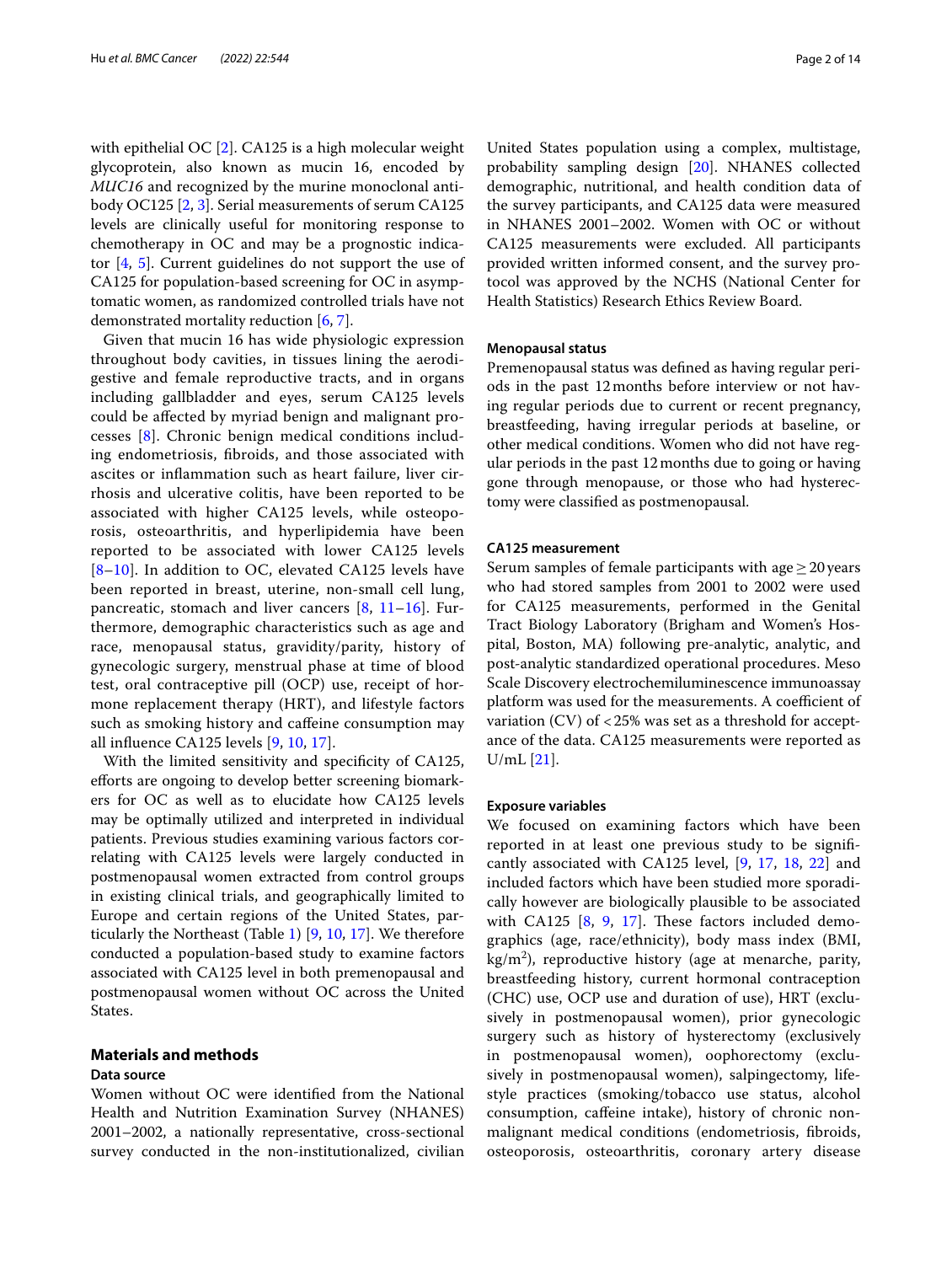<span id="page-2-0"></span>

| Table 1                                   | Summary of studies examining CA125 leve                                                                                     |                                  | in women without ovarian cancer                                                                                                                                                                                                                                                                                                                                                |                                                                                                                                                                                                                                                                                                                                                       |                                                                                                                                |                                        |
|-------------------------------------------|-----------------------------------------------------------------------------------------------------------------------------|----------------------------------|--------------------------------------------------------------------------------------------------------------------------------------------------------------------------------------------------------------------------------------------------------------------------------------------------------------------------------------------------------------------------------|-------------------------------------------------------------------------------------------------------------------------------------------------------------------------------------------------------------------------------------------------------------------------------------------------------------------------------------------------------|--------------------------------------------------------------------------------------------------------------------------------|----------------------------------------|
| Authors (Year)                            | Number of patients                                                                                                          | pausal status<br>Meno            | CA125 assay used                                                                                                                                                                                                                                                                                                                                                               | Association with higher CA125                                                                                                                                                                                                                                                                                                                         | Association with lower<br><b>CA125</b>                                                                                         | Reference<br>number                    |
| Pauler et al. (2001)                      | Hospital Ovarian Cancer<br>lomew's/Royal London<br>18,748 (St. Bartho-<br>screening trial)                                  | Postmenopausal                   | CA125II radioimmunoassay (Cento-<br>cor) at a single laboratory site                                                                                                                                                                                                                                                                                                           | -Prior cancer diagnosis other<br>than ovarian cancer<br>Caucasian race                                                                                                                                                                                                                                                                                | -Regular caffeine consump-<br>-African/Asian races<br>-Regular smoking<br>-Hysterectomy<br>-Age<br>tion                        | $[17]$                                 |
| Johnson et al. (2008)                     | 25,608 (PLCO study)                                                                                                         | Postmenopausal                   | CA125II radioimmunoassay (Cen-<br>tocor)                                                                                                                                                                                                                                                                                                                                       | -Ever use of hormone therapy<br>-History of breast cancer<br>-Former smoking<br>-Age                                                                                                                                                                                                                                                                  | -Non-White status<br>Current smoking<br>-Hysterectomy<br>-Obesity                                                              | $[18]$                                 |
| Akinwunmi et al. (2018) 2,004 (NEC study) |                                                                                                                             | Premenopausal,<br>Postmenopausal | and Epidemiology Research Labora-<br>CA125II radioimmunoassay, Clinical<br>tory (CERLab) at Boston Children's<br>Hospital                                                                                                                                                                                                                                                      | Inflammatory bowel disease<br>-Coronary artery disease<br>Postmenopausal:<br>Premenopausal:<br>-Endometriosis                                                                                                                                                                                                                                         | Hypercholesterolemia<br>Postmenopausal:<br>Premenopausal:<br>-Hysterectomy<br>-Osteoarthritis<br>Colon polyps<br>-Osteoporosis | $\overline{\mathbf{e}}$                |
| Sasamoto et al. (2019)                    | development)<br>473 (EPIC study, model<br>815 (NEC study, model<br>validation)                                              | Premenopausal                    | and Women's Hospital (EPIC study)<br>Tract Biology Laboratory, Brigham<br>volume-effective highly sensitive<br>multiplex platform (Gaithersburg,<br>Malvern, PA), CERLab at Boston<br>Children's Hospital (NEC study)<br>CA125II radioimmmunoassay<br>Meso Scale Discovery (MSD):<br>MD), Genital<br>Centocor,                                                                 | -Early follicular menstrual phase<br>-Endometriosis<br>Age 30-39<br>-Fibroids                                                                                                                                                                                                                                                                         | Current hormonal contracep-<br>-Menstrual phases other than<br>Age<30 or >50<br>Tubal ligation<br>early follicular<br>tion use | $\begin{bmatrix} 0 \\ 1 \end{bmatrix}$ |
| Sasamoto et al. (2019)                    | model development)<br>861 (EPIC study) + 81<br>26,981 (PLCO study,<br>$+923$ (NEC study)<br>model validation)<br>(NHS/NHSI) | Postmenopausal                   | CA-125II radioimmunoassay (Cento-<br>tocor), CERLab at Boston Children's<br>and Women's Hospital (EPIC study)<br>CA-125II radioimmunoassay (Cen-<br>Tract Biology Laboratory, Brigham<br>volume-effective highly sensitive<br>multiplex platform (Gaithersburg,<br>Hospital (NEC and NHS/NHSII<br>Meso Scale Discovery (MSD):<br>cor) (PLCO study)<br>MD), Genital<br>studies) | -Ever use and longer duration of<br>-Shorter time since menopause<br>-History of benign ovarian cyst<br>Shorter duration of smoking<br>-Older age at first menstrual<br>Older age at last menstrual<br>-Former smoking status<br>among former smokers<br>hormone therapy<br>-Higher parity<br>-White race<br>-Lower BMI<br>period<br>period<br>$-Aqe$ | -Hysterectomy                                                                                                                  | [10]                                   |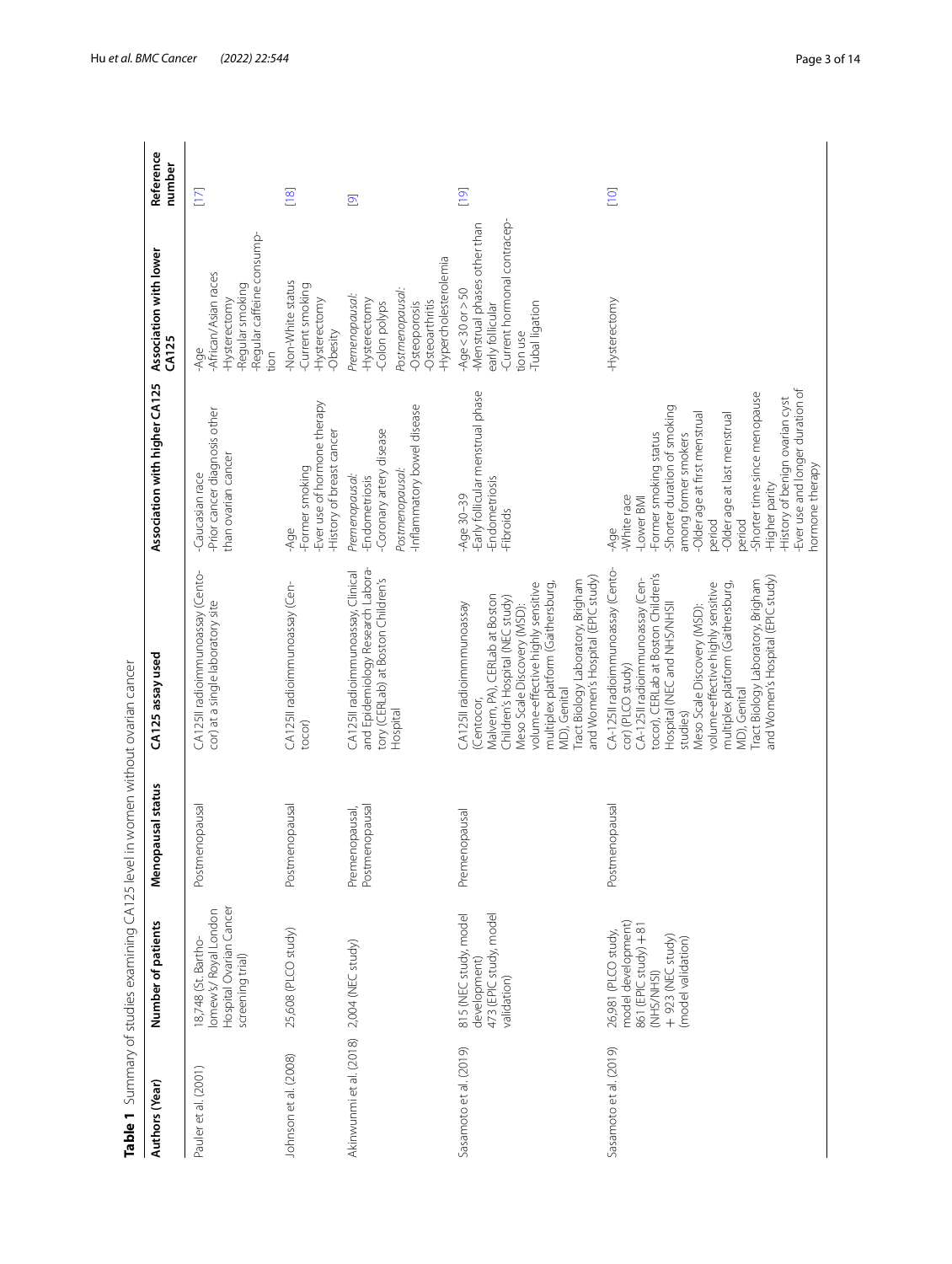(CAD), hyperlipidemia), history of non-ovarian cancer, and laboratory measurements of biomarkers of infammation (C reactive protein (CRP), ferritin).

Demographic data were collected at interview. BMI data were obtained from the high-quality body measurements performed on survey participants at exam visit. All reproductive health history was collected via face-to-face interview. CHC use was only assessed in premenopausal women and was defned as taking OCP now or using Depo-Provera or injectables now to prevent pregnancy; information regarding the use of intrauterine device with hormones was not collected in NHANES 2001–2002. Current smoking was defned as smoking cigarettes daily or some days now by selfreport, or with a serum nicotine level >  $15 \text{ ng/ml}$  [\[23](#page-13-13)]. Alcohol consumption was categorized as "non-drinking", "one to two drinks per day" and "more than two drinks per day" according to average drinks per day in the past 12 months before the interview. The amount of caffeine intake (mg) was estimated based on the participants' dietary recall during the 24-hour period prior to the interview. Hysterectomy, oophorectomy, salpingectomy, and other chronic medical conditions were defned as ever having this procedure or condition by self-reported personal interview data. Cancer history was per participants' self-report in reply to questions of "ever told you had cancer or malignancy" and "what kind of cancer" in the survey. Serum CRP level (mg/dL) was measured by latex-enhanced nephelometry and serum ferritin level (ng/mL) was determined by the STA-Compact via the Clauss clotting method.

## **Statistical analysis**

The distribution of CA125 measurements across four quantiles was outlined for all candidate correlating factors. CA125 levels were transformed logarithmically to be more normally distributed. Univariable and multivariable linear regressions were used to examine associations between factors of interest and CA125 levels in premenopausal and postmenopausal subgroups. Additionally, CA125 levels were dichotomized per a cut-of value of  $35$  U/ml  $\left($  <  $35$  U/ml as reference), which is the conventionally used upper limit of normal for CA125 derived from prior studies [[2,](#page-12-1) [24,](#page-13-14) [25\]](#page-13-15). Univariable and multivariable logistic regressions were conducted to examine factors associated with CA125 levels  $\geq$ 35U/ ml. Age, BMI, cafeine intake, CRP, and ferritin levels were entered as continuous variables. Race/ethnicity, parity, breastfeeding history, CHC use, OCP use, menopausal status, current HRT use status, history of hysterectomy, oophorectomy, salpingectomy, smoking status, alcohol use status, history of endometriosis, fbroids, osteoporosis, osteoarthritis, CAD, hyperlipidemia, and history of non-ovarian cancer were treated as categorical variables. Factors known to correlate with CA125 (age, race/ethnicity, BMI, parity) were adjusted for in all subgroup analyses. For postmenopausal women, current HRT use was additionally adjusted for in regression analyses. For all crude or univariable analyses, any variable with a  $p$  value < 0.25 was included in the multivariable model. Two-sided *p* values < 0.05 were considered statistically signifcant for multivariable analysis. We used *PROC SURVEY* in SAS to account for the complex sampling design of NHANES. SAS 9.4 (SAS Institute, Cary, NC) and R 3.6.2 (R Foundation for Statistical Computing, Vienna, Austria) were used.

# **Results**

A total of 2476 women with available CA125 measurements were fnally included and analyzed. In this sample, subjects' ages were between 20 to 85 years with a median age of 45years. Majority of participants were Non-Hispanic White (52.8%), followed by 20.9% Mexican American participants, 18.1% Non-Hispanic Black participants, 4.4% other Hispanic participants, and 3.8% participants representing other races. The demographic characteristics and distribution of CA125 levels across four quantile ranges demonstrated that higher CA125 levels appeared to correlate with younger age, Non-Hispanic White race/ ethnicity, and lower BMI (Table [2\)](#page-4-0).

Menopausal status was available for all except 203 participants who were excluded from subgroup analyses requiring menopausal status. Of 2273 women with available menopausal status, 49.1% reported to have postmenopausal status. The mean CA125 levels of premenopausal and postmenopausal subgroups were 18.02U/ml (standard deviation (SD), 16.63U/ml) and 13.53U/ml (SD 21.52U/ml), respectively. A total of 158 (6.38%) women had a CA125 level  $\geq$  35 U/ml.

## **Premenopausal subgroup**

For premenopausal women (*N*=1157), current smoking, breastfeeding history, CHC use, CRP level, history of osteoporosis, osteoarthritis, salpingectomy, endometriosis, fbroids, CAD, and non-ovarian cancer demonstrated possible associations with CA125 concentration  $(p<0.25)$  via linear regression models (Table [3](#page-6-0)). However, given the low frequency of osteoporosis  $(N=13)$ , osteoarthritis  $(N=30)$  and CAD  $(N=10)$  in the premenopausal subgroup, these factors were not included in the fnal multivariable analysis. In multivariable linear regression, current smoking status and history of nonovarian cancer remained signifcantly associated with CA125 level. Compared to non-smokers, premenopausal current smokers (*N*=256) have a lower mean CA125 level (−24.95%, 95% confdence interval [CI] [−37.44%,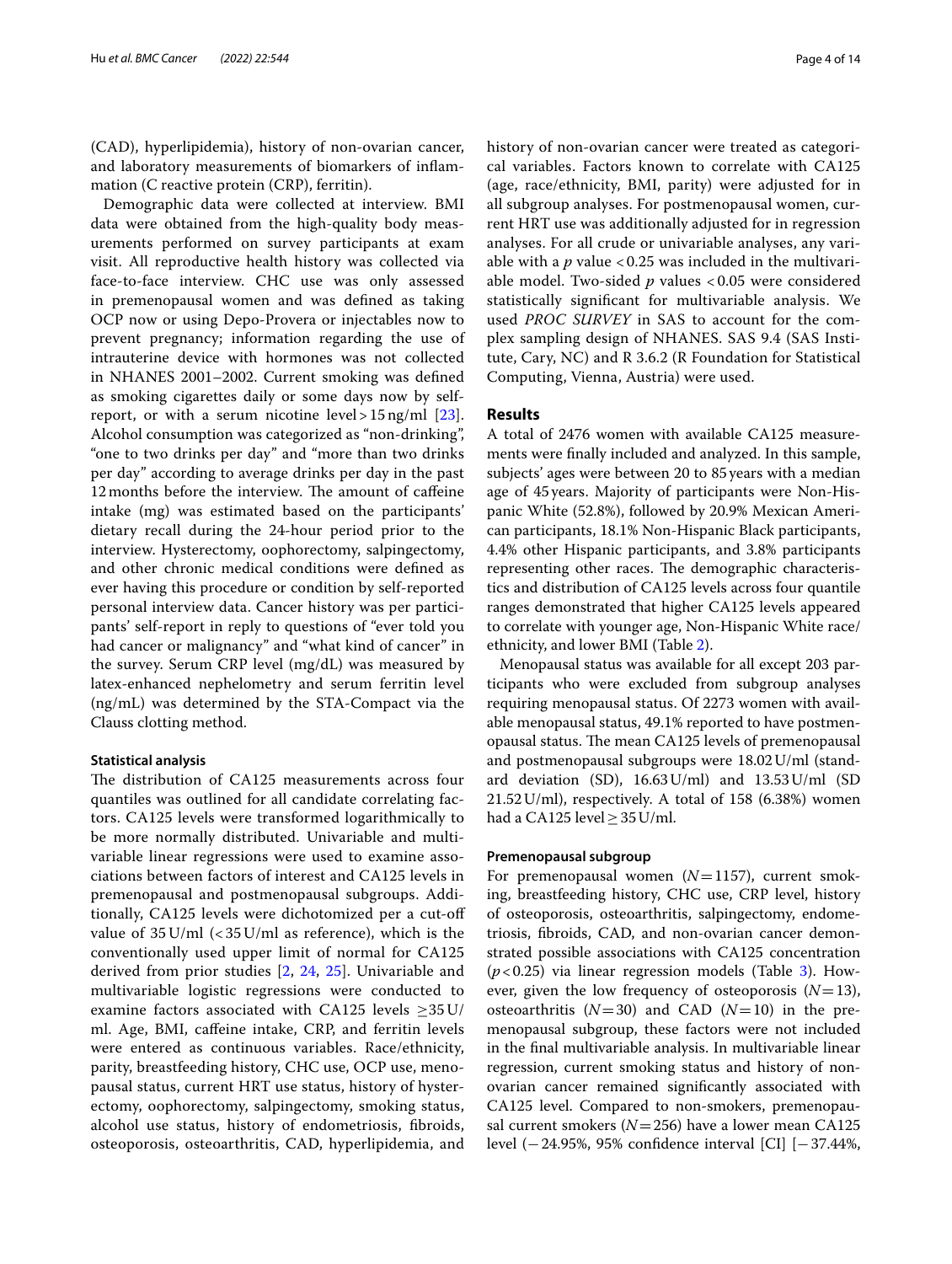<span id="page-4-0"></span>**Table 2** Distribution of CA125 measurements by candidate correlating factors across four quantile ranges (Q1=[0.7300, 7.6575],  $Q2=[7.6575, 11.6050], Q3=[11.6050, 18.7750], Q4=[18.7750, 569.37]$  U/ml)

| <b>Variables</b>                           | Q1 CA125 ( $N = 619$ ) | Q2 CA125 ( $N = 619$ ) | Q3 CA125 ( $N = 619$ ) | Q4 CA125 ( $N = 618$ ) | Overall ( $N = 2476$ ) |
|--------------------------------------------|------------------------|------------------------|------------------------|------------------------|------------------------|
| Race/Ethnicity                             |                        |                        |                        |                        |                        |
| Non-Hispanic White                         | 293 (47.3%)            | 313 (50.6%)            | 331 (53.5%)            | 370 (59.9%)            | 1307 (52.8%)           |
| Non-Hispanic Black                         | 156 (25.2%)            | 116 (18.7%)            | 87 (14.1%)             | 89 (14.4%)             | 448 (18.1%)            |
| Mexican American                           | 114 (18.4%)            | 143 (23.1%)            | 149 (24.1%)            | 112 (18.1%)            | 518 (20.9%)            |
| Other Hispanic                             | 37 (6.0%)              | 19 (3.1%)              | 25 (4.0%)              | 26 (4.2%)              | 108 (4.4%)             |
| Other                                      | 19 (3.1%)              | 28 (4.5%)              | 27 (4.4%)              | 21 (3.4%)              | 95 (3.8%)              |
| Age (years)                                |                        |                        |                        |                        |                        |
| Mean (SD)                                  | 52.9 (18.2)            | 49.2 (19.1)            | 46.2 (19.3)            | 44.1 (19.4)            | 48.1 (19.3)            |
| Median [Min, Max]                          | 53.0 [20.0, 85.0]      | 49.0 [20.0, 85.0]      | 42.0 [20.0, 85.0]      | 38.0 [20.0, 85.0]      | 45.0 [20.0, 85.0]      |
| BMI ( $kg/m2$ )                            |                        |                        |                        |                        |                        |
| Mean (SD)                                  | 29.1 (7.32)            | 28.8 (6.67)            | 28.2 (6.61)            | 27.7 (6.46)            | 28.5 (6.79)            |
| Median [Min, Max]                          | 27.6 [15.8, 65.4]      | 27.7 [16.2, 55.4]      | 27.3 [17.0, 59.9]      | 26.5 [16.4, 61.7]      | 27.3 [15.8, 65.4]      |
| <b>Smoking history</b>                     |                        |                        |                        |                        |                        |
| Non-smoker                                 | 361 (58.3%)            | 391 (63.2%)            | 384 (62.0%)            | 378 (61.2%)            | 1514 (61.1%)           |
| Former smoker                              | 132 (21.3%)            | 113 (18.3%)            | 136 (22.0%)            | 126 (20.4%)            | 508 (20.5%)            |
| Current smoker                             | 126 (20.4%)            | 115 (18.6%)            | 99 (16.0%)             | 114 (18.4%)            | 454 (18.3%)            |
| Alcohol use history                        |                        |                        |                        |                        |                        |
| Non-drinking                               | 198 (37.8%)            | 206 (38.7%)            | 205 (38.5%)            | 195 (37.7%)            | 805 (38.2%)            |
| One-two drinks per day                     | 252 (48.1%)            | 243 (45.7%)            | 250 (47.0%)            | 242 (46.7%)            | 987 (46.8%)            |
| More than two drinks per day               | 74 (14.1%)             | 83 (15.6%)             | 77 (14.5%)             | 81 (15.6%)             | 315 (15.0%)            |
| Daily caffeine intake (mg)                 |                        |                        |                        |                        |                        |
| Mean (SD)                                  | 133 (178)              | 125 (157)              | 119 (153)              | 124 (155)              | 125 (161)              |
| Median [Min, Max]                          | 83.0 [0.00, 1920]      | 77.0 [0.00, 1140]      | 72.0 [0.00, 1490]      | 74.0 [0.00, 1190]      | 77.0 [0.00, 1920]      |
| Age at menarche (years)                    |                        |                        |                        |                        |                        |
| $\leq$ 12                                  | 267 (47.8%)            | 266 (48.3%)            | 250 (44.2%)            | 253 (47.0%)            | 1036 (47.8%)           |
| >12                                        | 292 (52.2%)            | 285 (51.7%)            | 315 (55.8%)            | 285 (53.0%)            | 1178 (53.2%)           |
| <b>Parity</b>                              |                        |                        |                        |                        |                        |
| None                                       | 16 (3.2%)              | 11 (2.3%)              | 32 (6.5%)              | 21 (4.4%)              | 80 (4.1%)              |
| One                                        | 76 (15.4%)             | 86 (17.8%)             | 108 (21.9%)            | 113 (23.7%)            | 383 (19.7%)            |
| Two                                        | 143 (29.0%)            | 133 (27.5%)            | 127 (25.7%)            | 150 (31.5%)            | 553 (28.4%)            |
| Three                                      | 103 (20.9%)            | 125 (25.8%)            | 107 (21.7%)            | 105 (22.1%)            | 440 (22.6%)            |
| Four or more                               | 155 (31.4%)            | 129 (26.7%)            | 120 (24.3%)            | 87 (18.3%)             | 492 (25.3%)            |
| <b>Breastfeeding history</b>               |                        |                        |                        |                        |                        |
| No                                         | 205 (43.6%)            | 180 (39.1%)            | 165 (36.7%)            | 161 (36.9%)            | 711 (39.1%)            |
| Yes                                        | 265 (56.4%)            | 280 (60.9%)            | 285 (63.3%)            | 275 (63.1%)            | 1106 (60.9%)           |
| Menopause                                  |                        |                        |                        |                        |                        |
| No                                         | 203 (35.6%)            | 252 (44.3%)            | 338 (58.6%)            | 364 (65.6%)            | 1157 (50.9%)           |
| Yes                                        | 368 (64.4%)            | 317 (55.7%)            | 239 (41.4%)            | 191 (34.4%)            | 1116 (49.1%)           |
| Duration of oral contraceptive use (years) |                        |                        |                        |                        |                        |
| Less than 2 years                          | 172 (49.3%)            | 154 (44.8%)            | 144 (41.1%)            | 153 (42.5%)            | 623 (44.4%)            |
| $2-5$ years                                | 71 (20.3%)             | 72 (20.9%)             | 80 (22.9%)             | 99 (27.5%)             | 322 (23.0%)            |
| 5-10 years                                 | 68 (19.5%)             | 72 (20.9%)             | 82 (23.4%)             | 74 (20.6%)             | 296 (21.1%)            |
| More than 10 years                         | 38 (10.9%)             | 46 (13.4%)             | 44 (12.6%)             | 34 (9.4%)              | 162 (11.5%)            |
| Current hormonal contraception use         |                        |                        |                        |                        |                        |
| No                                         | 18 (25.7%)             | 15 (23.4%)             | 22 (31.4%)             | 16 (34.8%)             | 71 (28.4%)             |
| Yes                                        | 52 (74.3%)             | 49 (76.6%)             | 48 (68.6%)             | 30 (65.2%)             | 179 (71.6%)            |
| Current hormone replacement therapy        |                        |                        |                        |                        |                        |
| No                                         | 521 (84.2%)            | 522 (84.3%)            | 558 (90.1%)            | 570 (92.2%)            | 2172 (87.7%)           |
|                                            |                        |                        |                        |                        |                        |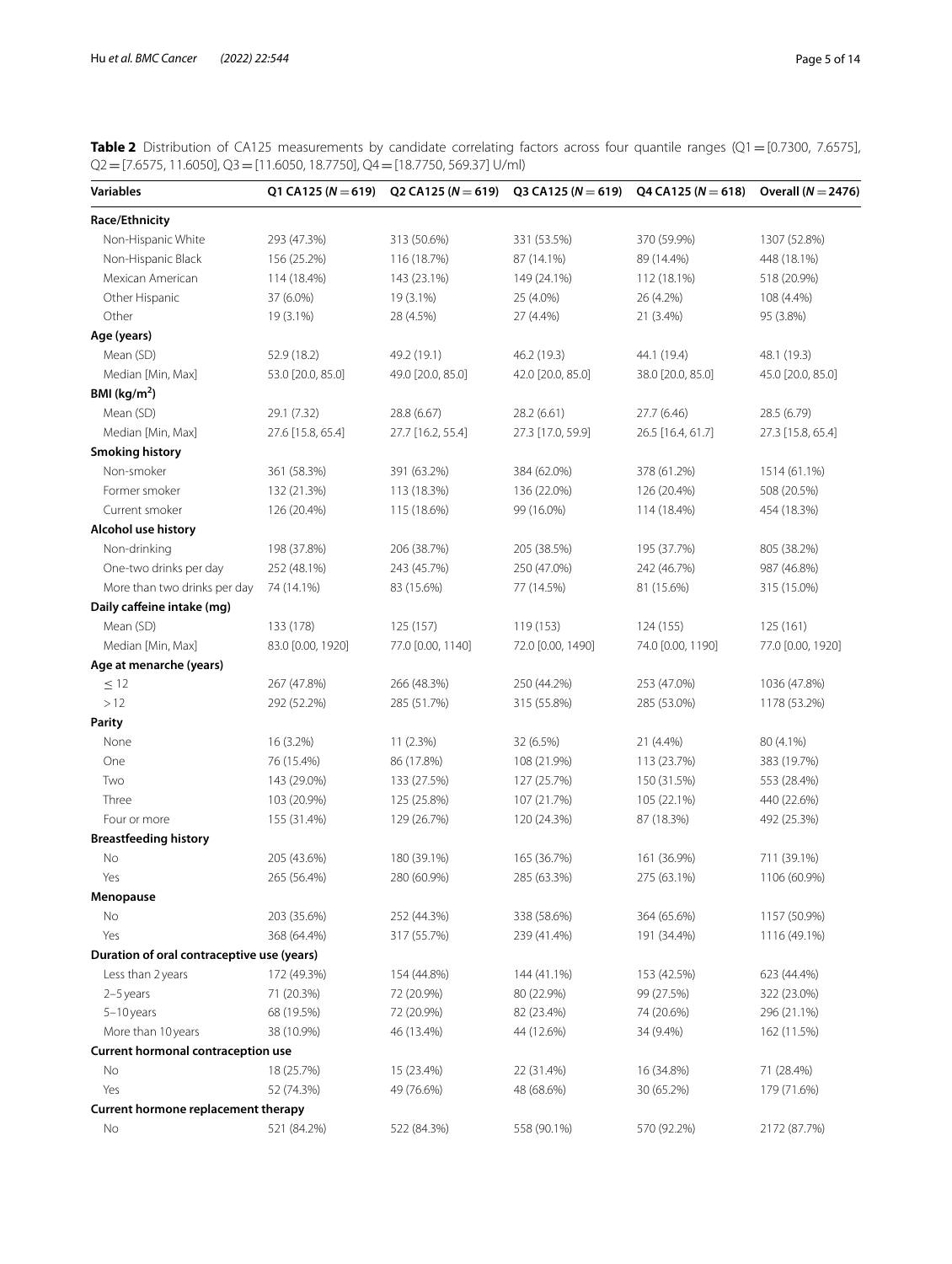# **Table 2** (continued)

| <b>Variables</b>                   | Q1 CA125 ( $N = 619$ ) | Q2 CA125 ( $N = 619$ ) |                     | Q3 CA125 ( $N = 619$ ) Q4 CA125 ( $N = 618$ ) | Overall ( $N = 2476$ ) |
|------------------------------------|------------------------|------------------------|---------------------|-----------------------------------------------|------------------------|
| Yes                                | 98 (15.8%)             | 97 (15.7%)             | 61 (9.9%)           | 48 (7.8%)                                     | 304 (12.3%)            |
| C reactive protein level (mg/dL)   |                        |                        |                     |                                               |                        |
| Mean (SD)                          | 0.540(0.888)           | 0.554(0.824)           | 0.549(1.030)        | 0.622(1.090)                                  | 0.566(0.962)           |
| Median [Min, Max]                  | 0.290 [0.010, 14.0]    | 0.290 [0.010, 10.7]    | 0.280 [0.010, 18.5] | 0.330 [0.010, 16.3]                           | 0.300 [0.010, 18.5]    |
| Ferritin level (ng/mL)             |                        |                        |                     |                                               |                        |
| Mean (SD)                          | 93.5 (107)             | 79.1 (99.6)            | 66.7 (87.2)         | 67.9 (99.1)                                   | 77.0 (99.8)            |
| Median [Min, Max]                  | 61.0 [3.0, 1040]       | 47.0 [3.0, 1230]       | 39.0 [3.0, 933]     | 33.0 [3.0, 981]                               | 44.0 [3.0, 1230]       |
| <b>History of hysterectomy</b>     |                        |                        |                     |                                               |                        |
| No                                 | 244 (55.5%)            | 237 (58.8%)            | 234 (70.5%)         | 264 (76.5%)                                   | 979 (64.4%)            |
| Yes                                | 196 (44.5%)            | 166 (41.2%)            | 98 (29.5%)          | 81 (23.5%)                                    | 542 (35.6%)            |
| History of oophorectomy            |                        |                        |                     |                                               |                        |
| No                                 | 423 (75.0%)            | 462 (81.5%)            | 505 (87.8%)         | 493 (89.3%)                                   | 1883 (83.4%)           |
| Yes                                | 141 (25.0%)            | 105 (18.5%)            | 70 (12.2%)          | 59 (10.7%)                                    | 376 (16.6%)            |
| <b>History of salpingectomy</b>    |                        |                        |                     |                                               |                        |
| No                                 | 410 (72.3%)            | 429 (75.9%)            | 448 (77.8%)         | 446 (80.8%)                                   | 1734 (76.7%)           |
| Yes                                | 157 (27.7%)            | 136 (24.1%)            | 128 (22.2%)         | 106 (19.2%)                                   | 527 (23.3%)            |
| <b>History of endometriosis</b>    |                        |                        |                     |                                               |                        |
| No                                 | 263 (90.4%)            | 313 (94.0%)            | 370 (59.8%)         | 367 (91.5%)                                   | 1313 (92.9%)           |
| Yes                                | 28 (9.6%)              | 20 (6.0%)              | 18 (2.9%)           | 34 (8.5%)                                     | 100 (7.1%)             |
| <b>History of uterine fibroids</b> |                        |                        |                     |                                               |                        |
| No                                 | 246 (84.5%)            | 295 (88.9%)            | 345 (89.4%)         | 361 (89.6%)                                   | 1247 (88.3%)           |
| Yes                                | 45 (15.5%)             | 37 (11.1%)             | 41 (10.6%)          | 42 (10.4%)                                    | 165 (11.7%)            |
| <b>History of osteoporosis</b>     |                        |                        |                     |                                               |                        |
| No                                 | 554 (90.1%)            | 554 (89.8%)            | 562 (91.5%)         | 568 (92.2%)                                   | 2238 (90.9%)           |
| Yes                                | 61 (9.9%)              | 63 (10.2%)             | 52 (8.5%)           | 48 (7.8%)                                     | 225 (9.1%)             |
| History of osteoarthritis          |                        |                        |                     |                                               |                        |
| No                                 | 566 (91.4%)            | 557 (90.0%)            | 569 (91.9%)         | 571 (92.4%)                                   | 2264 (91.4%)           |
| Yes                                | 53 (8.6%)              | 62 (10.0%)             | 50 (8.1%)           | 47 (7.6%)                                     | 212 (8.6%)             |
| History of coronary artery disease |                        |                        |                     |                                               |                        |
| No                                 | 593 (96.3%)            | 601 (97.4%)            | 604 (97.9%)         | 595 (97.4%)                                   | 2394 (97.2%)           |
| Yes                                | 23 (3.7%)              | 16 (2.6%)              | 13 (2.1%)           | 16 (2.6%)                                     | 68 (2.8%)              |
| History of hyperlipidemia          |                        |                        |                     |                                               |                        |
| No                                 | 269 (61.3%)            | 255 (61.3%)            | 270 (66.3%)         | 278 (68.6%)                                   | 1072 (64.3%)           |
| Yes                                | 170 (38.7%)            | 161 (38.7%)            | 137 (33.7%)         | 127 (31.4%)                                   | 595 (35.7%)            |
| History of non-ovarian cancer      |                        |                        |                     |                                               |                        |
| No                                 | 564 (91.1%)            | 567 (91.6%)            | 557 (90.3%)         | 573 (93.2%)                                   | 2262 (91.5%)           |
| Yes                                | 55 (8.9%)              | 52 (8.4%)              | 60 (9.7%)           | 42 (6.8%)                                     | 209 (8.5%)             |

*SD*  Standard deviation, *BMI* Body mass index

−9.97%], *p*=0.008). Premenopausal women with history of non-ovarian cancer (*N*=37) have much higher CA125 levels than those without this history (40.64%, 95% CI [3.56%, 90.98%], *p* = 0.045).<br>Univariable logistic

regressions showed that among premenopausal women, current smoking, OCP use for 2–5 years and for 5–10 years, CRP level, and history of endometriosis demonstrated possible associations  $(p < 0.25)$  with CA125 levels  $\geq$  35 U/ml ( $N=101$ ) (Table [4](#page-7-0)). Of note, given the low frequency of osteoporosis (*N*=13, and only 1 had CA125 level  $\geq$  35 U/ml), osteoarthritis ( $N=30$ , and only 3 had CA125 level≥35U/ml) and CAD (*N*= 10, but none had CA125 levels  $\geq$  35 U/ml) in the premenopausal subgroup, these variables were excluded from these analyses. Multivariable logistic regression analysis identifed that current smoking and OCP use for 5–10 years, still demonstrated signifcant associations. Compared with no smoking, current smoking (*N*=256) in premenopausal women was less likely to be associated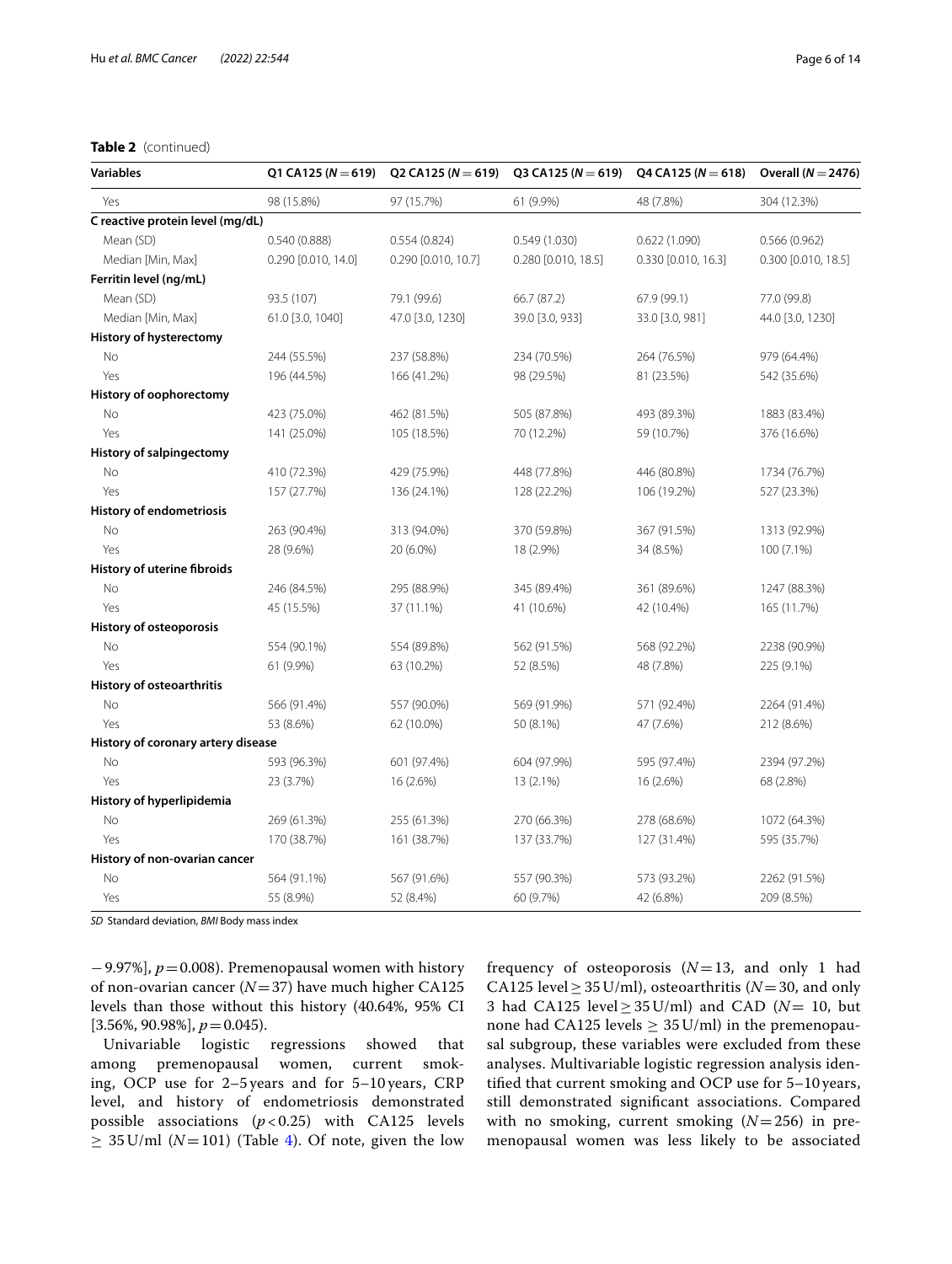| <b>Variables</b>                | Univariable linear regressions <sup>a</sup> |              |         | Multivariable linear regressionsb |                       |              |         |
|---------------------------------|---------------------------------------------|--------------|---------|-----------------------------------|-----------------------|--------------|---------|
|                                 | <b>Effect estimate</b>                      | CA125 change | P value | <b>Effect estimate</b>            | <b>Standard error</b> | CA125 change | P value |
| Smoking                         |                                             |              |         |                                   |                       |              |         |
| Current <sup>d</sup>            | $-0.124$                                    | $-11.66%$    | 0.047   | $-0.287$                          | 0.093                 | $-24.95%$    | 0.008   |
| Former                          | 0.065                                       | 6.72%        | 0.330   | 0.014                             | 0.194                 | 1.41%        | 0.943   |
| None                            | ref                                         |              |         |                                   |                       |              |         |
| <b>EtOH</b>                     |                                             |              |         |                                   |                       |              |         |
| > 2 drinks/day                  | $-0.049$                                    | $-4.78%$     | 0.653   |                                   |                       |              |         |
| 1-2 drinks/day                  | 0.002                                       | 0.20%        | 0.972   |                                   |                       |              |         |
| None                            | ref                                         |              |         |                                   |                       |              |         |
| <b>Caffeine</b>                 | $-0.0001$                                   | $-0.01%$     | 0.404   |                                   |                       |              |         |
| Age of menarche                 |                                             |              |         |                                   |                       |              |         |
| >12                             | 0.039                                       | 3.98%        | 0.479   |                                   |                       |              |         |
| $\leq$ 12                       | ref                                         |              |         |                                   |                       |              |         |
| <b>Breastfeed<sup>c</sup></b>   | 0.093                                       | 9.75%        | 0.078   | 0.110                             | 0.121                 | 11.63%       | 0.378   |
| CHC use                         | $-0.155$                                    | $-14.36%$    | 0.218   | $-0.108$                          | 0.108                 | $-10.24%$    | 0.337   |
| <b>OCP</b> duration             |                                             |              |         |                                   |                       |              |         |
| $10+$ years                     | $-0.111$                                    | $-10.51%$    | 0.310   |                                   |                       |              |         |
| $5-10$ years                    | 0.057                                       | 5.87%        | 0.502   |                                   |                       |              |         |
| $2-5$ years                     | 0.113                                       | 11.96%       | 0.278   |                                   |                       |              |         |
| $<$ 2 years                     | ref                                         |              |         |                                   |                       |              |         |
| <b>CRP</b>                      | 0.061                                       | 6.29%        | 0.138   | 0.041                             | 0.078                 | 4.19%        | 0.607   |
| <b>Ferritin</b>                 | $-0.0003$                                   | $-0.03%$     | 0.453   |                                   |                       |              |         |
| Osteoporosis                    | $-0.373$                                    | $-31.13%$    | 0.049   |                                   |                       |              |         |
| <b>Osteoarthritis</b>           | 0.312                                       | 36.62%       | 0.067   |                                   |                       |              |         |
| Salpingectomy                   | $-0.121$                                    | $-11.40%$    | 0.092   | 0.132                             | 0.194                 | 14.11%       | 0.506   |
| <b>Endometriosis</b>            | 0.234                                       | 26.36%       | 0.115   | 0.057                             | 0.271                 | 5.87%        | 0.837   |
| <b>Fibroids</b>                 | 0.153                                       | 16.53%       | 0.184   | $-0.130$                          | 0.171                 | $-12.19%$    | 0.460   |
| <b>CAD</b>                      | $-0.689$                                    | $-49.79%$    | 0.001   |                                   |                       |              |         |
| <b>HLD</b>                      | $-0.037$                                    | $-3.63%$     | 0.700   |                                   |                       |              |         |
| Non-ovarian cancer <sup>d</sup> | 0.216                                       | 24.11%       | 0.106   | 0.341                             | 0.156                 | 40.64%       | 0.045   |

<span id="page-6-0"></span>**Table 3** Associations between candidate correlating factors and percent change in CA125 levels among premenopausal women (*N*= 1157) by univariable and multivariable linear regressions

*EtOH* Alcohol, *CHC* Current hormonal contraception, *OCP* Oral contraceptive pill, *CRP* C reactive protein, *CAD* Coronary artery disease, *HLD* Hyperlipidemia

**a** All univariable regressions were adjusted for baseline variables including age, race/ethnicity, BMI, and parity

**<sup>b</sup>** Multivariable regressions included the baseline variables (age, race/ethnicity, BMI, parity) and eligible variables from univariable analyses with cut-of *p* value <0.25

<sup>c</sup> For the "Breastfeed" variable, the reference for parity is one instead of none

<sup>d</sup> These variables demonstrated significant associations with CA125 levels in the multivariable linear regression model

with CA125 concentration  $\geq$  35 U/ml (odds ratio (OR)  $= 0.42, 95\%$  CI [0.18–0.97],  $p = 0.043$ ). Compared to a short duration of OCP use (less than 2 years), OCP use of 5–10 years  $(N=178)$  in premenopausal women was less likely to be associated with CA125 level  $\geq$  35 U/ml (OR=0.31, 95% CI [0.11–0.91], *p*=0.032).

# **Postmenopausal subgroup**

For postmenopausal women (*N*=1116), alcohol consumption of more than two drinks per day, caffeine intake, CRP, ferritin level, history of hysterectomy, oophorectomy, endometriosis, fbroids, and CAD

demonstrated possible associations with CA125 concentration ( $p < 0.25$ ) via linear regression models (Table  $5$ ). In multivariable linear regression analysis, only history of CAD remained signifcantly associated with CA125 level. Postmenopausal women with history of CAD (*N*=58) have higher CA125 levels than those without this history (28.27%, 95% CI [2.39%, 60.64%], *p*=0.047).

Univariable logistic regressions showed that among postmenopausal women, breastfeeding history, CRP level, CAD, and non-ovarian cancer demonstrated possible associations with CA125 levels  $\geq 35$  U/ml  $(N=41)$  ( $p < 0.25$ ) (Table [6\)](#page-9-0). Of note, as only a limited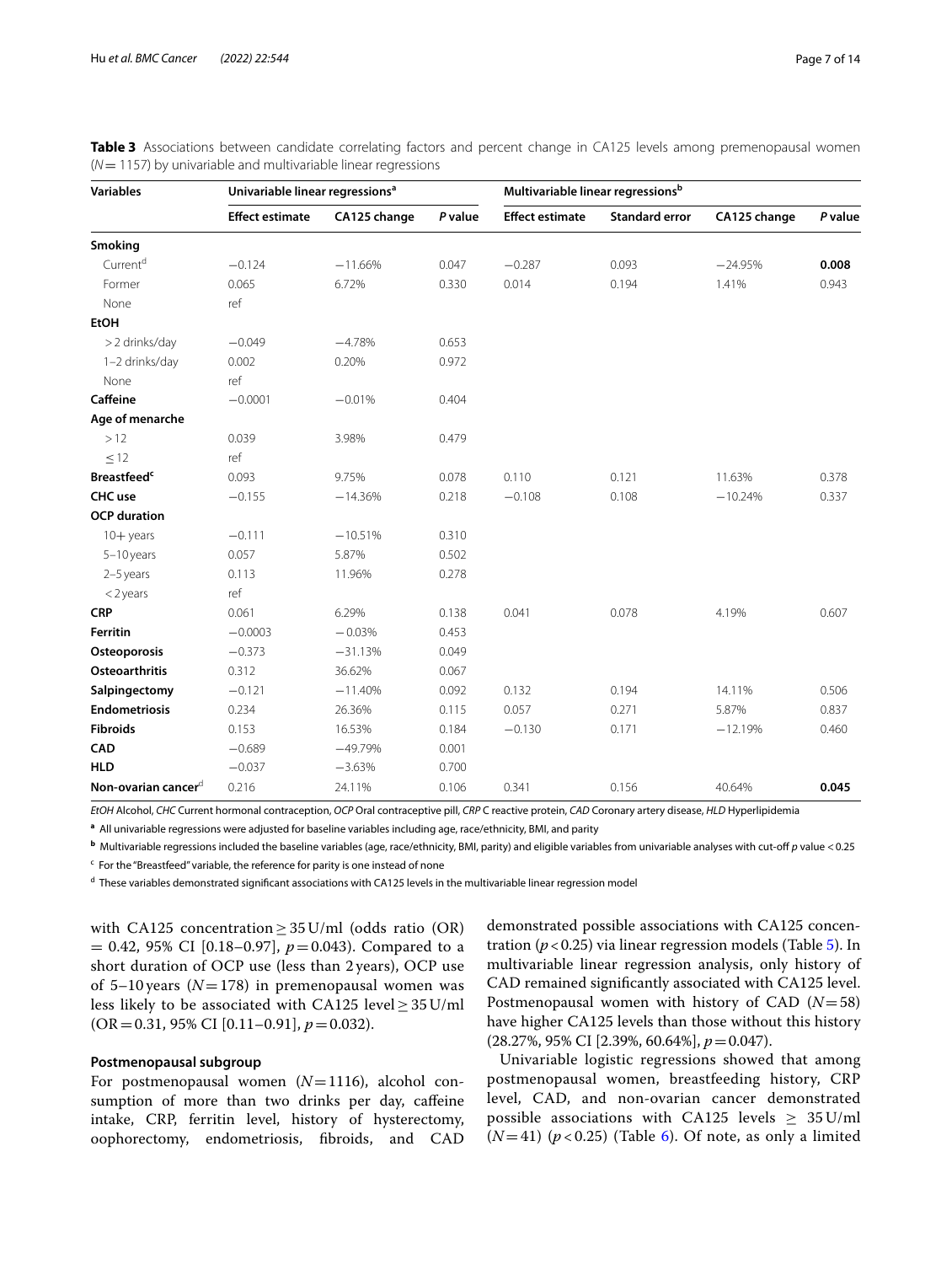| <b>Variables</b>               |                        | Univariable logistic regressions <sup>a</sup> |         |                        | Multivariable logistic regressionsb |       |         |
|--------------------------------|------------------------|-----------------------------------------------|---------|------------------------|-------------------------------------|-------|---------|
|                                | <b>Effect estimate</b> | Odds ratio (OR)                               | P value | <b>Effect estimate</b> | <b>Standard error</b>               | OR    | P value |
| Smoking                        |                        |                                               |         |                        |                                     |       |         |
| Current <sup>d</sup>           | $-0.654$               | 0.520                                         | 0.0893  | $-0.863$               | 0.426                               | 0.422 | 0.043   |
| Former                         | 0.311                  | 1.365                                         | 0.471   | 0.579                  | 0.400                               | 1.784 | 0.148   |
| None                           | ref                    |                                               |         |                        |                                     |       |         |
| <b>EtOH</b>                    |                        |                                               |         |                        |                                     |       |         |
| >2 drinks/day                  | $-0.165$               | 0.848                                         | 0.679   |                        |                                     |       |         |
| 1-2 drinks/day                 | 0.092                  | 1.096                                         | 0.763   |                        |                                     |       |         |
| None                           | ref                    |                                               |         |                        |                                     |       |         |
| <b>Caffeine</b>                | $-0.00037$             | 1.000                                         | 0.530   |                        |                                     |       |         |
| Age of menarche                |                        |                                               |         |                        |                                     |       |         |
| >12                            | 0.118                  | 1.125                                         | 0.634   |                        |                                     |       |         |
| $\leq$ 12                      | ref                    |                                               |         |                        |                                     |       |         |
| <b>Breastfeed</b> <sup>c</sup> | 0.012                  | 1.012                                         | 0.968   |                        |                                     |       |         |
| CHC use                        | $-1.019$               | 0.361                                         | 0.570   |                        |                                     |       |         |
| <b>OCP</b> duration            |                        |                                               |         |                        |                                     |       |         |
| $10+$ years                    | $-0.483$               | 0.617                                         | 0.407   | $-0.596$               | 0.621                               | 0.551 | 0.337   |
| $5-10$ years <sup>d</sup>      | $-0.967$               | 0.380                                         | 0.098   | $-1.173$               | 0.548                               | 0.309 | 0.032   |
| $2-5$ years                    | 0.528                  | 1.695                                         | 0.234   | 0.465                  | 0.474                               | 1.592 | 0.327   |
| $<$ 2 years                    | ref                    |                                               |         |                        |                                     |       |         |
| <b>CRP</b>                     | 0.325                  | 1.383                                         | 0.154   | 0.295                  | 0.260                               | 1.343 | 0.256   |
| Ferritin                       | $-0.00195$             | 0.998                                         | 0.621   |                        |                                     |       |         |
| Salpingectomy                  | $-0.616$               | 0.540                                         | 0.278   |                        |                                     |       |         |
| <b>Endometriosis</b>           | 0.857                  | 2.355                                         | 0.029   | 0.763                  | 0.631                               | 2.145 | 0.226   |
| <b>Fibroids</b>                | 0.456                  | 1.578                                         | 0.468   |                        |                                     |       |         |
| <b>HLD</b>                     | $-0.412$               | 0.662                                         | 0.480   |                        |                                     |       |         |
| Non-ovarian cancer             | 0.058                  | 1.060                                         | 0.938   |                        |                                     |       |         |

<span id="page-7-0"></span>**Table 4** Associations between candidate correlating factors and CA125 level≥35U/ml among premenopausal women (*N*= 1157) by univariable and multivariable logistic regressions

*EtOH* Alcohol, *CHC* Current hormonal contraception, *OCP* Oral contraceptive pill, *CRP* C reactive protein, *CAD* Coronary artery disease, *HLD* Hyperlipidemia

<sup>a</sup> All univariable regressions were adjusted for baseline variables including age, race/ethnicity, BMI and parity

b Multivariable regressions included the baseline variables (age, race/ethnicity, BMI, parity) and eligible variables from univariable analyses with cut-of *p* value <0.25

<sup>c</sup> For the "Breastfeed" variable, the reference for parity is one instead of none

<sup>d</sup> These variables demonstrated significant associations with CA125 level≥35U/ml in the multivariable logistic regression model

number of postmenopausal participants who drank alcohol had CA125 level  $\geq$  35 U/ml ( $N=23$  out of 556), and no postmenopausal women with endometriosis had CA125 level  $\geq$  35 U/ml, no crude logistic regression was performed with respect to alcohol consumption or endometriosis. After performing multivariable logistic regression, breastfeeding history, CRP, and CAD remained signifcant. History of breastfeeding in postmenopausal women (*N*=561) was more likely to be associated with CA125 level  $\geq$  35 U/ml (OR=2.46, 95% CI [1.12, 5.41] *p*=0.026), as was history of CAD (*N*=58) (OR=5.00, 95% CI [1.45, 17.17],  $p=0.011$ ). Additionally, for a one-unit increase in CRP level, there was 41.10% of increase in the odds of having  $CA125 \ge 35$  U/ml  $(OR = 1.41, 95\% \text{ CI}$  [1.01, 1.97],  $p = 0.042$ .

## **Discussion**

This study analyzed associations between various demographic, clinical, and laboratory variables and CA125 levels in both premenopausal and postmenopausal women without history of OC in a large nationally representative sample. CA125 level has been reported to be higher in pre- versus postmenopausal women and decreases with advancing age [[17,](#page-13-7) [26\]](#page-13-16). Our results were consistent. In agreement with prior studies, [[17,](#page-13-7) [18\]](#page-13-10) this study also found that CA125 levels were lower in non-White compared to White women.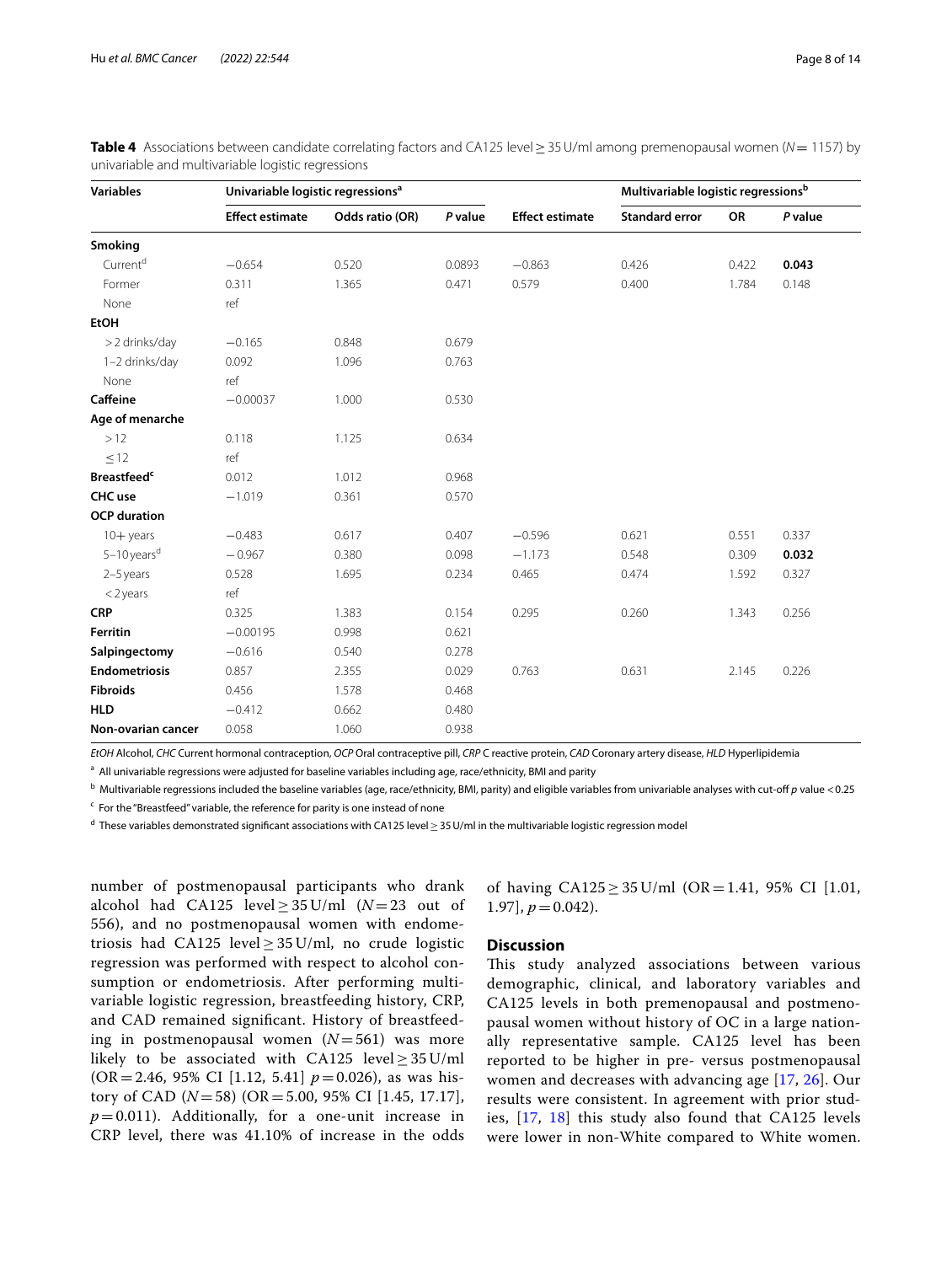| <b>Variables</b>               | Univariable linear regressions <sup>a</sup> |              |         | Multivariable linear regressions <sup>b</sup> |                       |              |         |
|--------------------------------|---------------------------------------------|--------------|---------|-----------------------------------------------|-----------------------|--------------|---------|
|                                | <b>Effect estimate</b>                      | CA125 change | P value | <b>Effect estimate</b>                        | <b>Standard error</b> | CA125 change | P value |
| Smoking                        |                                             |              |         |                                               |                       |              |         |
| Current                        | $-0.096$                                    | $-9.15%$     | 0.258   |                                               |                       |              |         |
| Former                         | $-0.014$                                    | $-1.39%$     | 0.835   |                                               |                       |              |         |
| None                           | ref                                         |              |         |                                               |                       |              |         |
| <b>EtOH</b>                    |                                             |              |         |                                               |                       |              |         |
| > 2 drinks/day                 | $-0.178$                                    | $-16.31%$    | 0.076   | $-0.267$                                      | 0.129                 | $-23.43%$    | 0.055   |
| 1-2 drinks/day                 | 0.021                                       | 2.12%        | 0.545   | 0.050                                         | 0.072                 | 5.13%        | 0.499   |
| None                           | ref                                         |              |         |                                               |                       |              |         |
| Caffeine                       | $-0.0002$                                   | $-0.02%$     | 0.034   | $-0.00002$                                    | 0.0002                | $-0.002%$    | 0.887   |
| Age of menarche                |                                             |              |         |                                               |                       |              |         |
| >12                            | 0.020                                       | 2.02%        | 0.687   |                                               |                       |              |         |
| $\leq$ 12                      | ref                                         |              |         |                                               |                       |              |         |
| <b>Breastfeed</b> <sup>c</sup> | 0.020                                       | 2.02%        | 0.689   |                                               |                       |              |         |
| <b>OCP</b> duration            |                                             |              |         |                                               |                       |              |         |
| $10+$ years                    | 0.009                                       | 0.90%        | 0.914   |                                               |                       |              |         |
| $5-10$ years                   | $-0.002$                                    | $-0.20%$     | 0.978   |                                               |                       |              |         |
| $2-5$ years                    | 0.070                                       | 7.25%        | 0.543   |                                               |                       |              |         |
| $<$ 2 years                    | ref                                         |              |         |                                               |                       |              |         |
| <b>CRP</b>                     | 0.057                                       | 5.87%        | 0.074   | $-0.028$                                      | 0.069                 | $-2.76%$     | 0.696   |
| <b>Ferritin</b>                | $-0.0003$                                   | $-0.03%$     | 0.138   | 0.00062                                       | 0.0006                | 0.06%        | 0.473   |
| Osteoporosis                   | $-0.017$                                    | $-1.69%$     | 0.750   |                                               |                       |              |         |
| <b>Osteoarthritis</b>          | $-0.048$                                    | $-4.69%$     | 0.333   |                                               |                       |              |         |
| Hysterectomy                   | $-0.084$                                    | $-8.06%$     | 0.050   | $-0.095$                                      | 0.120                 | $-9.06%$     | 0.441   |
| Oophorectomy                   | $-0.104$                                    | $-9.88%$     | 0.061   | $-0.050$                                      | 0.102                 | $-4.88%$     | 0.628   |
| Salpingectomy                  | 0.044                                       | 4.50%        | 0.381   |                                               |                       |              |         |
| <b>Endometriosis</b>           | $-0.205$                                    | $-18.54%$    | 0.126   | $-0.068$                                      | 0.112                 | $-6.57%$     | 0.554   |
| <b>Fibroids</b>                | $-0.242$                                    | $-21.49%$    | 0.046   | $-0.161$                                      | 0.132                 | $-14.87%$    | 0.242   |
| CAD <sup>d</sup>               | 0.131                                       | 14.00%       | 0.134   | 0.249                                         | 0.115                 | 28.27%       | 0.047   |
| <b>HLD</b>                     | 0.054                                       | 5.55%        | 0.364   |                                               |                       |              |         |
| Non-ovarian cancer             | $-0.048$                                    | $-4.69%$     | 0.299   |                                               |                       |              |         |

<span id="page-8-0"></span>**Table 5** Associations between candidate correlating factors and percent change in CA125 levels among postmenopausal women (*N*= 1116) by univariable and multivariable linear regressions

*EtOH* alcohol, *CHC* current hormonal contraception, *OCP* oral contraceptive pill, *CRP* C reactive protein, *CAD* coronary artery disease, *HLD* hyperlipidemia

<sup>a</sup> All univariable regressions were adjusted for baseline variables including age, race/ethnicity, BMI, parity and current hormonal replacement therapy (HRT) use

b Multivariable regressions included the baseline variables (age, race/ethnicity, BMI, parity, HRT) and eligible variables from univariable analyses with cut-of *p* value  $< 0.25$ 

**c** For the "Breastfeed" variable, the reference for parity is one instead of none

<sup>d</sup> This variable demonstrated significant association with CA125 level in the multivariable linear regression model

Study participants with higher BMI had lower CA125 concentration, consistent with fndings from previous studies that obesity was associated with lower CA125 level, likely due to the dilution efect of high plasma volume [[18,](#page-13-10) [27\]](#page-13-17).

Of the reproductive/gynecologic history variables examined, hysterectomy history was not signifcantly associated with CA125 levels in the multivariable analyses in postmenopausal women, though the crude linear regression did show an inverse relationship  $(-8.06\%, p=0.05)$ , which is consistent with the results of prior studies suggesting that hysterectomy history may be associated with lower CA125 level [\[17,](#page-13-7) [18\]](#page-13-10). In premenopausal women, this study demonstrated that 5–10 years' duration of OCP use, compared to duration < 2 years, was less likely to be associated with CA125 level  $\geq$  35 U/ml. Sasamoto et al. had shown that longer duration of OCP use (> 4 years), compared to duration < 2 years, was associated with lower CA125 level in premenopausal women without OC  $[19]$  $[19]$ . This finding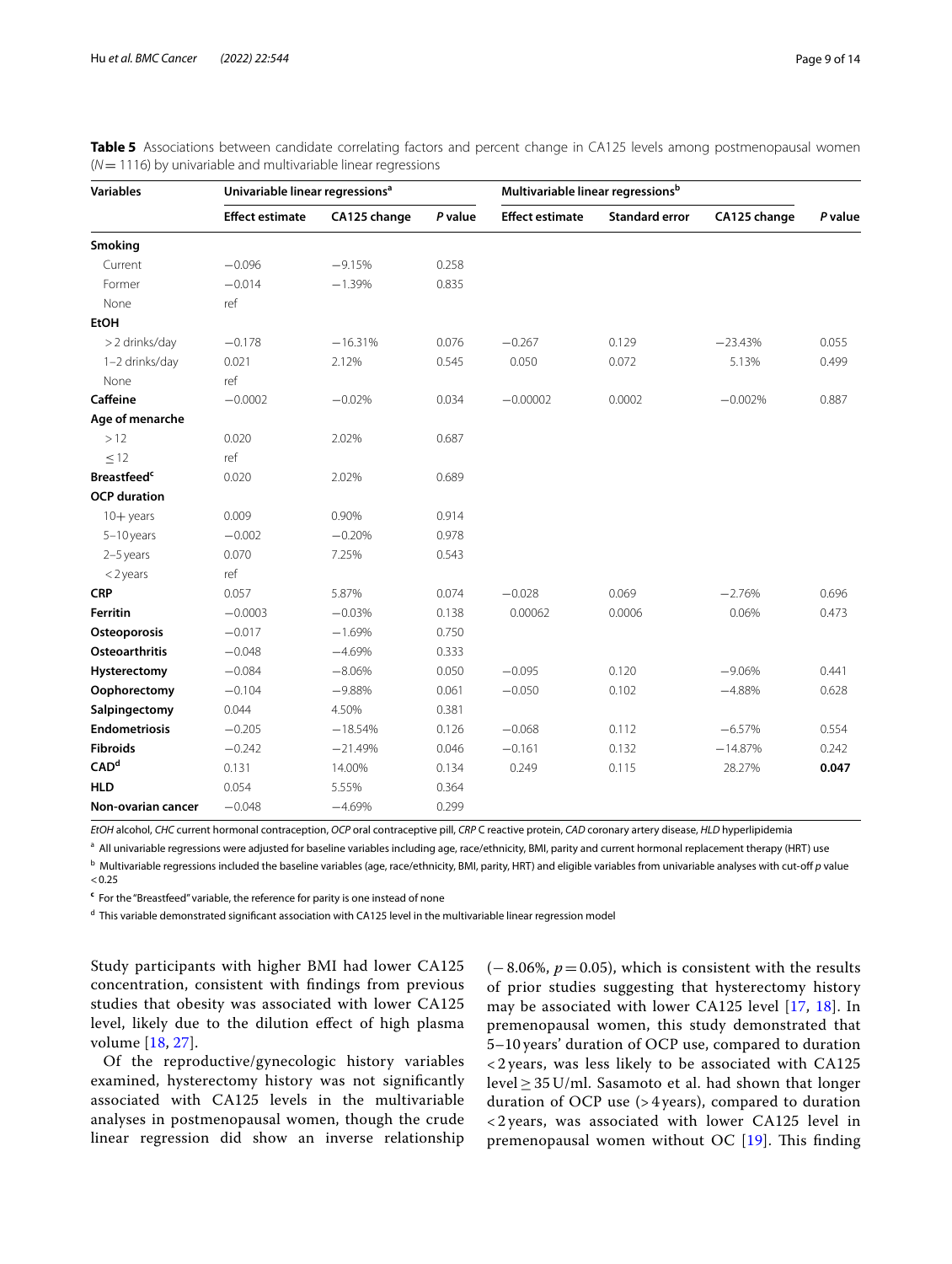| <b>Variables</b>         | Univariable logistic regressions <sup>a</sup> |                 |         | Multivariable logistic regressionsb |                       |       |         |
|--------------------------|-----------------------------------------------|-----------------|---------|-------------------------------------|-----------------------|-------|---------|
|                          | <b>Effect estimate</b>                        | OR (odds ratio) | P value | <b>Effect estimate</b>              | <b>Standard error</b> | OR    | P value |
| Smoking                  |                                               |                 |         |                                     |                       |       |         |
| Current                  | $-0.726$                                      | 0.484           | 0.393   |                                     |                       |       |         |
| Former                   | 0.250                                         | 1.283           | 0.652   |                                     |                       |       |         |
| None                     | ref                                           |                 |         |                                     |                       |       |         |
| Caffeine                 | $-0.0013$                                     | 0.999           | 0.449   |                                     |                       |       |         |
| Age of menarche          |                                               |                 |         |                                     |                       |       |         |
| >12                      | $-0.475$                                      | 0.622           | 0.334   |                                     |                       |       |         |
| $\leq$ 12                | ref                                           |                 |         |                                     |                       |       |         |
| Breastfeed <sup>cd</sup> | 0.765                                         | 2.148           | 0.066   | 0.899                               | 0.402                 | 2.457 | 0.026   |
| <b>OCP</b> duration      |                                               |                 |         |                                     |                       |       |         |
| $10+$ years              | $-0.123$                                      | 0.884           | 0.876   |                                     |                       |       |         |
| $5-10$ years             | $-0.329$                                      | 0.720           | 0.499   |                                     |                       |       |         |
| $2-5$ years              | 0.330                                         | 1.391           | 0.729   |                                     |                       |       |         |
| $<$ 2 years              | ref                                           |                 |         |                                     |                       |       |         |
| CRP <sup>d</sup>         | 0.321                                         | 1.378           | 0.046   | 0.344                               | 0.169                 | 1.411 | 0.042   |
| <b>Ferritin</b>          | $-0.001$                                      | 0.999           | 0.582   |                                     |                       |       |         |
| Osteoporosis             | $-0.064$                                      | 0.938           | 0.905   |                                     |                       |       |         |
| <b>Osteoarthritis</b>    | 0.446                                         | 1.562           | 0.482   |                                     |                       |       |         |
| Hysterectomy             | $-0.087$                                      | 0.917           | 0.688   |                                     |                       |       |         |
| Oophorectomy             | $-0.241$                                      | 0.786           | 0.702   |                                     |                       |       |         |
| Salpingectomy            | $-0.251$                                      | 0.778           | 0.452   |                                     |                       |       |         |
| <b>Fibroids</b>          | $-1.240$                                      | 0.289           | 0.337   |                                     |                       |       |         |
| $\mathsf{CAD}^{\rm d}$   | 1.421                                         | 4.140           | 0.051   | 1.609                               | 0.630                 | 4.996 | 0.011   |
| <b>HLD</b>               | 0.366                                         | 1.442           | 0.363   |                                     |                       |       |         |
| Non-ovarian cancer       | $-1.040$                                      | 0.354           | 0.159   | $-1.351$                            | 0.733                 | 0.259 | 0.065   |

<span id="page-9-0"></span>**Table 6** Associations between candidate correlating factors and CA125 level≥35U/ml among postmenopausal women (*N*= 1116) by univariable and multivariable logistic regressions

*EtOH* Alcohol, *CHC* Current hormonal contraception, *OCP* Oral contraceptive pill, *CRP* C reactive protein, *CAD* Coronary artery disease, *HLD* Hyperlipidemia

<sup>a</sup> All univariable regressions were adjusted for baseline variables including age, race/ethnicity, BMI, parity and current hormonal replacement therapy (HRT) use

b Multivariable regressions included the baseline variables (age, race/ethnicity, BMI, parity, HRT) and eligible variables from univariable analyses with cut-of *p* value

 $< 0.25$ 

<sup>c</sup> For the "Breastfeed" variable, the reference for parity is one instead of none

<sup>d</sup> These variables demonstrated significant associations with CA125 level≥35U/ml in the multivariable logistic regression model

correlates with the duration-dependent protective association between longer OCP use and risk reduction of OC by suppressing ovulation  $[28-30]$  $[28-30]$  $[28-30]$ . This study found that postmenopausal women with breastfeeding history were more likely to be associated with CA125 level  $\geq$  35 U/ml. To our knowledge, there has been no prior literature reporting on the direct relationship between breastfeeding and CA125 level. Breastfeeding has been reported to be associated with 24% decrease in risk of ovarian cancer; the protective mechanism is hypothesized to be the inhibition of epithelial cell in the setting of ovulation suppression during breastfeeding [ $31$ ]. The association between breastfeeding and CA125 revealed in this study seems to be contrary to expectation, which may refect a true association between breastfeeding history and CA125 level in women without OC, or may refect bias from small sample size in the analysis ( $N=23$  who had CA125 level  $\geq 35$  U/ml in postmenopausal subgroup) or the choice of cut-of value for CA125.

Higher CA125 levels have been reported in women with active endometriosis, and CA125 was even proposed as a candidate screening biomarker for endometriosis [\[32](#page-13-21), [33\]](#page-13-22). However, among postmenopausal women, history of endometriosis has been reported to be associated with lower CA125 level, [\[7](#page-13-1), [9\]](#page-13-6) likely refecting the resolution of endometriosis after menopause or management. This study similarly demonstrated that in premenopausal women, self-reported diagnosis of endometriosis was associated with higher CA125 levels,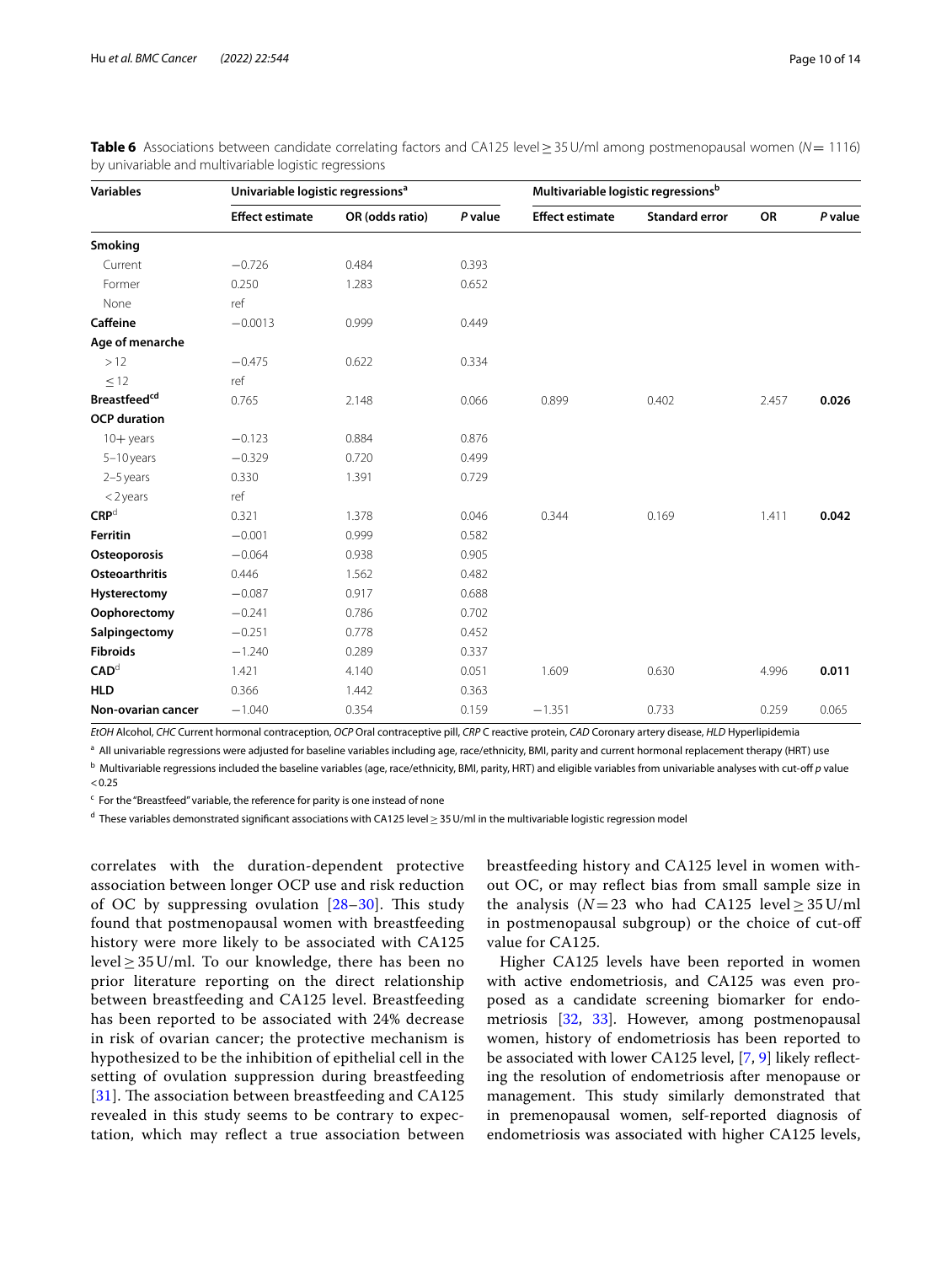although this association was not retained in multivariable linear or logistic analyses. This study also showed that in postmenopausal women, history of endometriosis was associated with lower CA125 levels in univariable linear regression. However, the signifcance disappeared in multivariable analysis, and logistic regressions could not be performed due to sample size limitation. One explanation is that in postmenopausal women, measurement of CA125 can refect not only the presence/absence of a historical gynecologic diagnosis, but also the subsequent clinical management and current status of the condition, whether it remains active.

In terms of bone health, osteoporosis was signifcantly associated with lower CA125 levels in premenopausal women by crude linear regression (−31.13%, *p*=0.049) and showed similar trend in postmenopausal women via both univariable linear regression (−1.69%, *p*=0.750) and logistic regression ( $OR = 0.938$ ,  $p = 0.905$ ). This finding was consistent with previously reported positive correlation between bone mineral density and CA125 level in both pre- and postmenopausal women  $[34]$  $[34]$ , reflecting a lower CA125 level in setting of hypoestrogenic state contributing to decreased bone density**.** For postmenopausal women, Akinwunmi et al. had demonstrated that both osteoporosis and osteoarthritis were associated with lower levels of CA125, [\[9](#page-13-6)] however our study did not reveal such signifcant associations (*N*=76 for osteoporosis and  $N=225$  for osteoarthritis in Akinwunmi's study, versus  $N=203$  for osteoporosis and  $N=175$  for osteoarthritis in this study).

Regarding cardiovascular comorbidities, this study showed decreased levels of CA125 in premenopausal women with CAD in crude linear regression  $(-49.79\%$ ,  $p=0.001$ ). This finding contradicts Akinwunmi et al's study in which CA125 was reported to be higher in premenopausal women with CAD based on a very small number of CAD cases ( $N=2$  versus  $N=10$  in present study) [[9\]](#page-13-6). Given the rarity of CAD in young women, interpretation of the association between CA125 level and CAD in the premenopausal setting is difficult. For postmenopausal women, history of CAD was associated with higher CA125 levels in the multivariable linear regression model (28.27%,  $p=0.047$ ) and more likely to be associated with CA125 level  $\geq$  35 U/ml in multivariable logistic regression ( $OR = 5.00$ ,  $p = 0.011$ ); these findings are in agreement with prior literature [[9,](#page-13-6) [35\]](#page-13-24). Other studies have suggested that increased CA125 may be associated with heart failure and pericardial efusions, hypothesizing that higher levels of CA125 are secreted from pericardium in the setting of mechanical stretch, irritation, and inflammation  $[36, 37]$  $[36, 37]$  $[36, 37]$  $[36, 37]$ . The association between CAD and increased CA125 in postmenopausal women might be explained by the level of active or

uncontrolled cardiac infammation or decompensated heart failure at the particular cross-sectional time-point of this study.

To explore the relationship between infammation and CA125 level, laboratory biomarkers of infammation (CRP and ferritin) were included in this study. As a protein produced by coelomic epithelial cells lining the pleura, peritoneum and ovaries in the setting of infammatory stress, CA125 level was hypothesized to demonstrate positive association with infammatory biomarkers  $[9, 38]$  $[9, 38]$  $[9, 38]$  $[9, 38]$ . The study showed that increasing CRP level correlated with higher levels of CA125 by crude linear regressions in both premenopausal and postmenopausal subgroups, and signifcantly increased the odds of having CA125 level  $\geq$  35 U/ml by multivariable logistic analysis in the postmenopausal subgroup. No association between ferritin level and CA125 level was demonstrated regardless of menopausal status.

History of non-ovarian cancer was found to be associated with higher CA125 levels in premenopausal women. In postmenopausal women, those with nonovarian cancer history tended toward a lower likelihood of having CA125 levels  $\geq 35$  U/ml. Funston et al. have reported in a UK population-based study that 12.3% of those with CA125 level  $\geq 35$  U/ml were diagnosed with a non-ovarian cancer, and non-ovarian cancer diagnosis was found in 20.4% of women with CA125 level > 35 U/ml who were > 50 years of age [[39](#page-13-28)]. The results from our postmenopausal group deviated from such fndings, perhaps refecting some component of prior cancer-directed management and/or diference stemming from this study examining the US population. As noted, information regarding cancer diagnosis in this study was based on interview questions, and more specifc details about the cancer diagnosis such as the time of diagnosis, whether or not the cancer is active, and treatment history could not be ascertained. Some of those who recorded a history of non-ovarian cancer in our study might have been cured a long time ago with CA125 levels falling within normal range at the time of study measurement. As such, the real association between non-ovarian cancer and CA125 level, especially in postmenopausal women, might be masked or diminished in this analysis. Moreover, this study did not examine the relationships between each specifc non-ovarian cancer and CA125 level. Study participants reported history of major non-ovarian cancers including breast cancer (24%), non-melanoma skin cancer (20%), cervical cancer (14%), colon cancer (7%), lung cancer (3%), lymphoma (2%), stomach cancer (1%), and liver cancer (0.5%). Given the known strong association between breast cancer and higher CA125 levels as previously reported, [[9\]](#page-13-6) further investigation of breast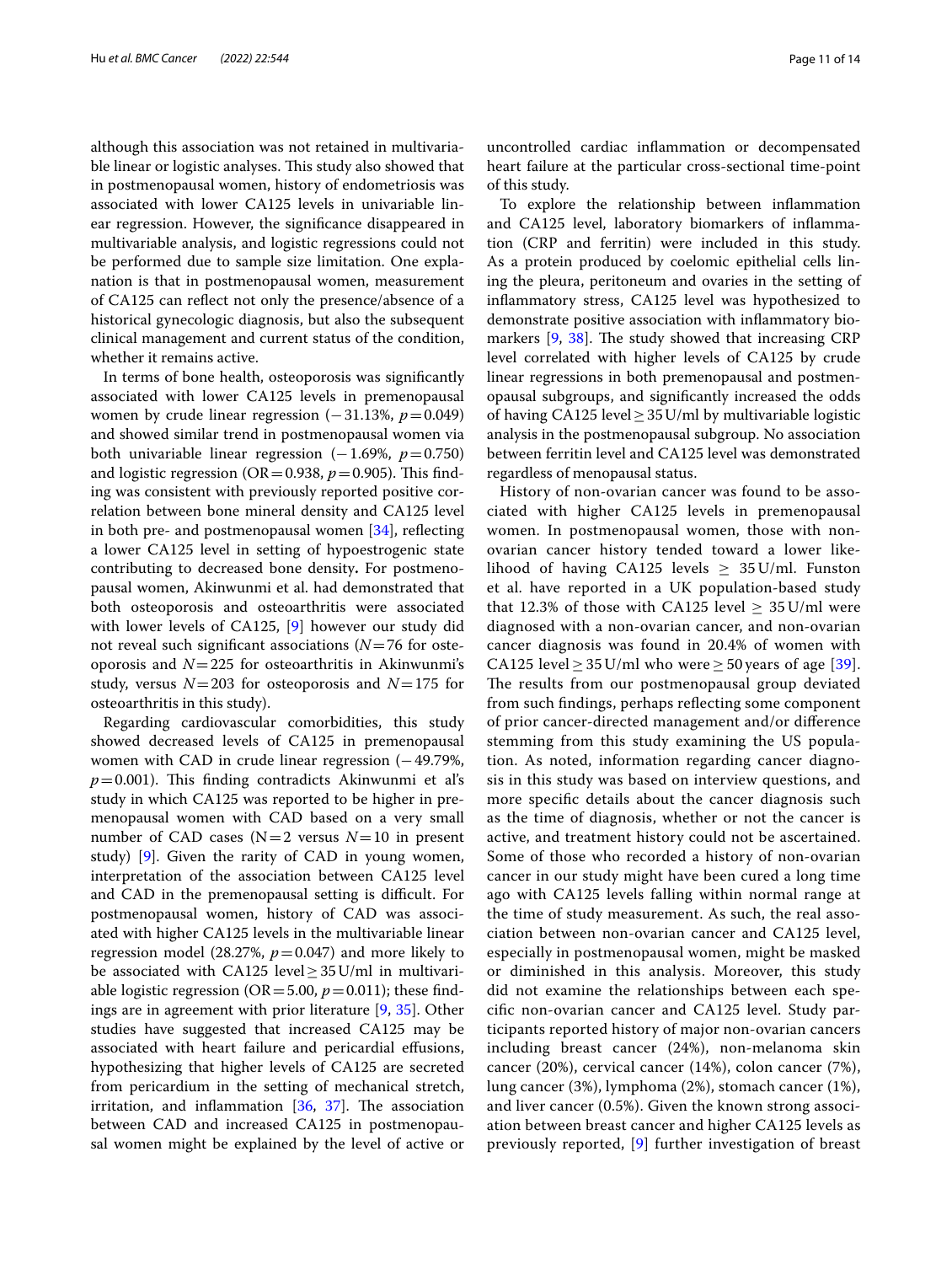cancer history and CA125 level was done, using crude linear regression. Breast cancer history was found to have a potentially marginal association with higher CA125 level in premenopausal women (*N*=7, efect estimate=0.63,  $p=0.082$ ) but did not reach any statistical significance in postmenopausal women  $(N=41,$  $p = 0.985$ ).

Current smoking was associated with lower CA125 level among premenopausal women in both multivariable linear and logistic regressions, consistent with previous fndings [\[17](#page-13-7), [18\]](#page-13-10). Smoking has been postulated to potentiate hepatic enzymes which accelerate metabolic degradation of CA125 [[17](#page-13-7)]. In postmenopausal women only, more than 2 drinks a day was associated with lower CA125 in crude linear regression. No previous studies have evaluated the relationship between alcohol consumption and CA125 level. Perhaps severe alcohol consumption may upregulate hepatic metabolism of CA125, resulting in its serum decline. This study also found that in postmenopausal women only, more cafeine intake was associated with lower CA125 level after adjusting for baseline confounding variables, which is consistent with Pauler et al's findings that caffeine consumption decreased CA125 level [\[17\]](#page-13-7).

This study has several unique strengths. First, study participants comprised a nationally representative sample from across the United States. Results from this data are more generalizable compared to results from control groups in previous studies, which were more restricted in terms of the ethnicities, ages and/or geographies represented. Furthermore, those study enrollees from longterm cancer screening or prevention clinical trials tended to be generally healthier compared to the general population [\[40](#page-13-29)]. Another strength is the inclusion of both premenopausal and postmenopausal women, allowing for clearer comparisons in two subgroups. Both linear regression and logistic regression methods facilitated multivariable adjustments, enabling confrmation of signifcant associations between CA125 level and multiple candidate factors, and increasing the precision of analyses from these different dimensions. The linear regressions could be used to evaluate trends over time either for potential screening for early detection of OC or disease surveillance and monitoring response to therapy in patients with OC. The dichotomized method utilizing a cutoff value to define abnormally elevated CA125 generates more data for an approach to interpreting CA125 results as a clinical screening biomarker in a previously unscreened population. Moreover, this study examined further the relationship between CAD and CA125 level, which has not been explored in depth in existing literature. Associations between history of CAD with CA125 levels stratifed by menopausal status in this study difered from those previously published in literature, suggesting the need to re-examine reported associations given limitations in sample sizes of studies to date. Finally, this is the one of the frst few studies to examine the relationship between clinical biomarkers of infammation and CA125 levels.

We acknowledge several limitations of this study. The cross-sectional design did not allow for longitudinal measurements of CA125 and precluded interpretation of CA125 trends over time. Study participants provided only a snapshot of their clinical history and lifestyle practices at one particular point in time via self-report without further validation. The clinical data obtained regarding participants' medical conditions, especially with respect to the non-ovarian cancer diagnosis, may not have refected the actual status of such medical conditions. Whether a participant was in remission, receiving treatment, or progressing at the moment when CA125 level was measured, and how long ago the treatment was given, cannot be confrmed. As such, this analysis was unable to eliminate the confounding efect related to the status of non-ovarian cancer diagnoses and other medical conditions, and the real associations might be underestimated. It is interesting to note, however, that Akinwunmi et al. previously found no evidence that treatments associated with a particular medical condition changed the association between the medical condition and CA125 level [\[9\]](#page-13-6). Additionally, this study does not include all the possible factors that may afect CA125 levels, so these results may be biased by unmeasured or unknown confounders. For instance, *BRCA* mutation status and family history of OC could not be assessed, although increased CA125 level has been associated with *BRCA* mutations and familial OC [\[5](#page-12-4)]. Other factors, such as history of heart failure, cirrhosis, and the specifc menstrual cycle phase of each study participant at time of survey, which have been reported to impact CA125 levels could not be included here [\[9](#page-13-6), [41–](#page-13-30)[43](#page-13-31)]. Some potential correlating factors, such as the use of intrauterine device with hormones, history of pelvic infammatory disease and polycystic ovary syndrome, were not included in the questionnaire of NHANES 2001–2002. Additionally, under-diagnosis of benign gynecologic diseases such as uterine fbroids and endometriosis is common, especially in asymptomatic patients, and may contribute to masking certain associations. Furthermore, the choice of cut-off value for CA125 would potentially impact the study results. We used 35U/ml as a cutof based on recommendations of National Institute for Health and Care Excellence (NICE); this cutoff was derived from a prior study in which only 1% of apparently healthy persons, 6% of patients with nonmalignant disease, and 82% of patients with surgically demonstrated ovarian cancer had a CA1[2](#page-12-1)5 level  $\geq$  35 U/ml [2, [25\]](#page-13-15). Funston et al. has reported that a cut-off value of  $23$  U/ml provided a higher sensitivity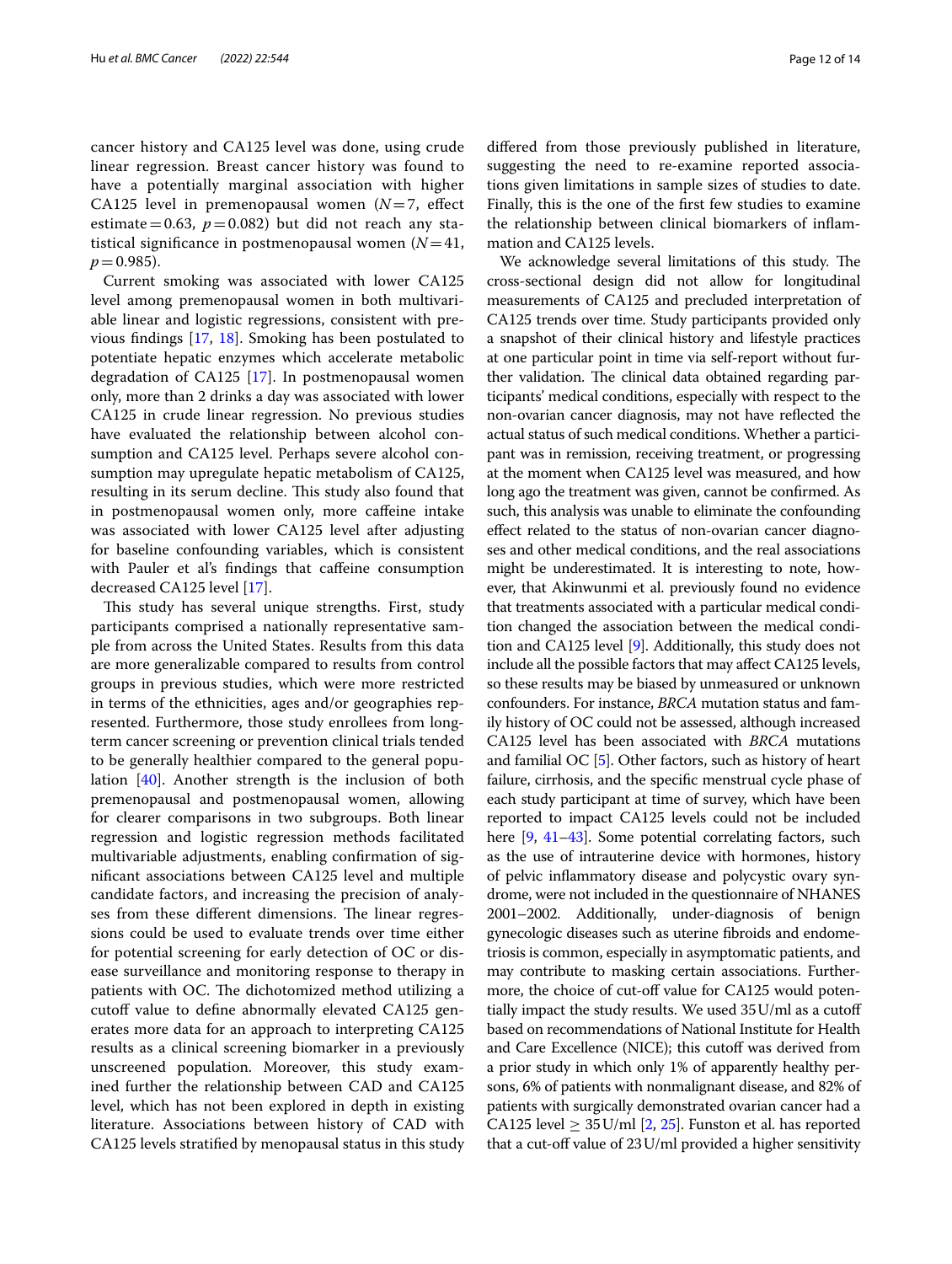but lower specifcity (86.4% and 86%) compared to standard cut-off  $(35U/ml)$  (78.5% and 94.5%) for ovarian cancer diagnosis, in a retrospective cohort study examining routinely collected primary care and cancer registry data from the UK [\[44\]](#page-13-32). By performing logistic regressions based on this new cut-off (433 participants with CA125 level  $\geq$  23U/ ml), comparable fndings were demonstrated, consistent with that generated from using the cutoff of  $35$ U/ml. In premenopausal women, longer OCP use and current use of CHC were more likely to be associated with CA125 level≥23U/ml by multivariable logistic regression; history of endometriosis was associated with CA125 level $\geq$ 23U/ ml in univariable logistic regression only. In postmenopausal women, relatively similar associations were found in crude analyses, especially that elevated CRP level signifcantly increased the odds of having CA125 level≥23U/ ml; however, none of these potential variables reached significance in multivariable regression analyses (see [sup](#page-12-5)[plementary tables](#page-12-5)). Similar exposure factors could lead to fuctuations in CA125 levels when 23U/ml was applied as the cut-off, supplying a rationale for the reduced specificity of 23U/ml as the cut-of for an elevated CA125 level in Funston et al's study. Finally, these results were based on sampling participants in 2001–2002, and may no longer be refective of current associations between CA125 levels and various candidate correlating factors, given changes in disease demographics, management, and lifestyle practices over time.

# **Conclusion**

In summary, this is a large analysis of factors associated with CA125 levels among women without OC, and a broad population-level study of CA125 levels in both pre- and postmenopausal women across the United States. In premenopausal women, CA125 was found to be lower in current smokers and OCP users of moderately long duration, but higher in those with non-ovarian cancer. In postmenopausal women, CA125 was found to be higher in those with CAD, breastfeeding history, and elevated CRP level. Such associations should be evaluated and weighed in routine clinical interpretation of CA125 levels. Future studies examining underlying biologic and pathologic mechanisms of the observed associations are warranted. Studies with larger sample sizes are needed to improve statistical power, distill more robust fndings and refne a strategy for CA125 interpretation in individual patients.

## **Abbreviations**

CA125: Cancer antigen 125; OC: Ovarian cancer; OCP: oral contraceptive pill; HRT: Hormone replacement therapy; NHANES: National Health and Nutrition Examination Survey; CV: Coefficient of variation; BMI: Body mass index; CHC:

Current hormonal contraception; CAD: Coronary artery disease; CRP: C reactive protein; SD: Standard deviation; CI: Confdence interval; EtOH: Alcohol; HLD: Hyperlipidemia; OR: Odds ratio; NICE: National Institute for Health and Care Excellence.

## **Supplementary Information**

The online version contains supplementary material available at [https://doi.](https://doi.org/10.1186/s12885-022-09637-7) [org/10.1186/s12885-022-09637-7](https://doi.org/10.1186/s12885-022-09637-7).

<span id="page-12-5"></span>**Additional fle 1.**

## **Acknowledgements**

We thank the participants and the investigators who have participated in National Health and Nutrition Examination Survey (NHANES) 2001-2002.

#### **Authors' contributions**

All authors contributed to the study design, data analysis and data interpretation. XH drafted the manuscript. All authors contributed to revision of the manuscript and approved the fnal manuscript for publication.

## **Funding**

Not applicable.

#### **Availability of data and materials**

The datasets used and analyzed during the current study are available in National Health and Nutrition Examination Survey (NHANES) 2001–2002 repository. ([https://wwwn.cdc.gov/nchs/nhanes/continuousnhanes/default.](https://wwwn.cdc.gov/nchs/nhanes/continuousnhanes/default.aspx?BeginYear=2001) [aspx?BeginYear](https://wwwn.cdc.gov/nchs/nhanes/continuousnhanes/default.aspx?BeginYear=2001)=2001).

## **Declarations**

## **Ethics approval and consent to participate**

This study was conducted in accordance with the Declaration of Helsinki. Survey protocol was approved by the NCHS (National Center for Health Statistics) Research Ethics Review Board prior to study initiation. All participants provided written informed consent.

## **Consent for publication**

Not applicable.

## **Competing interests**

XH reports no confict of interest. JZ reports no confict of interest. YC reports no confict of interest.

#### **Author details**

<sup>1</sup> Division of Hematology-Oncology, Department of Medicine, Tufts Medical Center, Boston, MA, USA. <sup>2</sup> Department of Medicine, Boston University School of Medicine, Boston, MA, USA.

Received: 14 July 2021 Accepted: 27 April 2022

## **References**

- <span id="page-12-0"></span>1. Siegel RL, Miller KD, Jemal A. Cancer statistics, 2020. CA Cancer J Clin. 2020;70(1):7–30.
- <span id="page-12-1"></span>2. Bast RC Jr, Klug TL, St John E, Jenison E, Niloff JM, Lazarus H, et al. A radioimmunoassay using a monoclonal antibody to monitor the course of epithelial ovarian cancer. N Engl J Med. 1983;309(15):883–7.
- <span id="page-12-2"></span>3. Felder M, Kapur A, Gonzalez-Bosquet J, Horibata S, Heintz J, Albrecht R, et al. MUC16 (CA125): tumor biomarker to cancer therapy, a work in progress. Mol Cancer. 2014;13:129.
- <span id="page-12-3"></span>Yang ZJ, Zhao BB, Li L. The significance of the change pattern of serum CA125 level for judging prognosis and diagnosing recurrences of epithelial ovarian cancer. J Ovarian Res. 2016;9(1):57.
- <span id="page-12-4"></span>5. Liu W, Wang Z, Ma J, Hou Y, Zhao J, Dong B, et al. Elevated serum level of CA125 is a biomarker that can be used to Alter prognosis determined